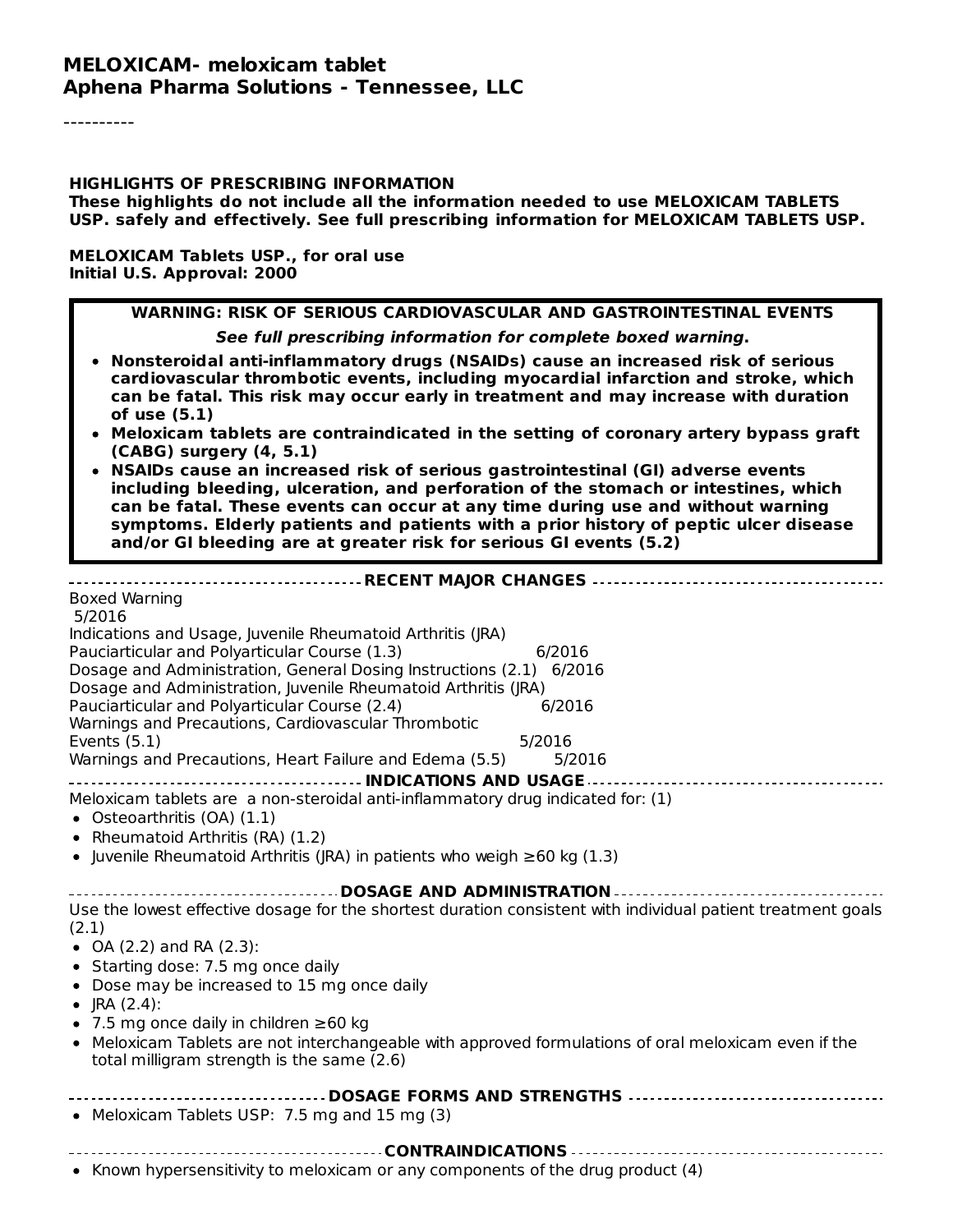- History of asthma, urticaria, or other allergic-type reactions after taking aspirin or other NSAIDs (4)
- $\bullet$  In the setting of CABG surgery (4)
- **WARNINGS AND PRECAUTIONS**
- Hepatotoxicity: Inform patients of warning signs and symptoms of hepatotoxicity. Discontinue if abnormal liver tests persist or worsen or if clinical signs and symptoms of liver disease develop (5.3)
- Hypertension: Patients taking some antihypertensive medications may have impaired response to  $\bullet$ these therapies when taking NSAIDs. Monitor blood pressure (5.4, 7)
- Heart Failure and Edema: Avoid use of Meloxicam in patients with severe heart failure unless benefits are expected to outweigh risk of worsening heart failure (5.5)
- Renal Toxicity: Monitor renal function in patients with renal or hepatic impairment, heart failure, dehydration, or hypovolemia. Avoid use of Meloxicam in patients with advanced renal disease unless benefits are expected to outweigh risk of worsening renal function (5.6)
- Anaphylactic Reactions: Seek emergency help if an anaphylactic reaction occurs (5.7)
- Exacerbation of Asthma Related to Aspirin Sensitivity: Meloxicam is contraindicated in patients with aspirin-sensitive asthma. Monitor patients with preexisting asthma (without aspirin sensitivity) (5.8)
- Serious Skin Reactions: Discontinue Meloxicam at first appearance of skin rash or other signs of hypersensitivity (5.9)
- Premature Closure of Fetal Ductus Arteriosus: Avoid use in pregnant women starting at 30 weeks gestation (5.10, 8.1)
- Hematologic Toxicity: Monitor hemoglobin or hematocrit in patients with any signs or symptoms of anemia (5.11, 7)
	- **ADVERSE REACTIONS**
- Most common (≥5% and greater than placebo) adverse events in adults are diarrhea, upper respiratory tract infections, dyspepsia, and influenza-like symptoms (6.1)
- Adverse events observed in pediatric studies were similar in nature to the adult clinical trial experience (6.1)

#### **To report SUSPECTED ADVERSE REACTIONS, contact XLCare Pharmaceuticals, Inc. at 1-866- 495-1995 or FDA at 1-800-FDA-1088 or www.fda.gov/medwatch.** (6)

- **DRUG INTERACTIONS**
- Drugs that Interfere with Hemostasis (e.g., warfarin, aspirin, SSRIs/SNRIs): Monitor patients for bleeding who are concomitantly taking Meloxicam with drugs that interfere with hemostasis. Concomitant use of Meloxicam and analgesic doses of aspirin is not generally recommended (7)
- ACE Inhibitors, Angiotensin Receptor Blockers (ARBs) or Beta-Blockers: Concomitant use with Meloxicam may diminish the antihypertensive effect of these drugs. Monitor blood pressure (7)
- ACE Inhibitors and ARBs: Concomitant use with Meloxicam in elderly, volume-depleted, or those with renal impairment may result in deterioration of renal function. In such high risk patients, monitor for signs of worsening renal function (7)
- Diuretics: NSAIDs can reduce natriuretic effect of furosemide and thiazide diuretics. Monitor patients to assure diuretic efficacy including antihypertensive effects (7)
- **USE IN SPECIFIC POPULATIONS**
- Pregnancy: Use of NSAIDs during the third trimester of pregnancy increases the risk of premature closure of the fetal ductus arteriosus. Avoid use of NSAIDs in pregnant women starting at 30 weeks gestation (5.10, 8.1)
- Infertility: NSAIDs are associated with reversible infertility. Consider withdrawal of Meloxicam in women who have difficulties conceiving (8.3)

#### **See 17 for PATIENT COUNSELING INFORMATION and Medication Guide.**

**Revised: 2/2021**

#### **FULL PRESCRIBING INFORMATION: CONTENTS\* WARNING: RISK OF SERIOUS CARDIOVASCULAR and GASTROINTESTINAL EVENTS**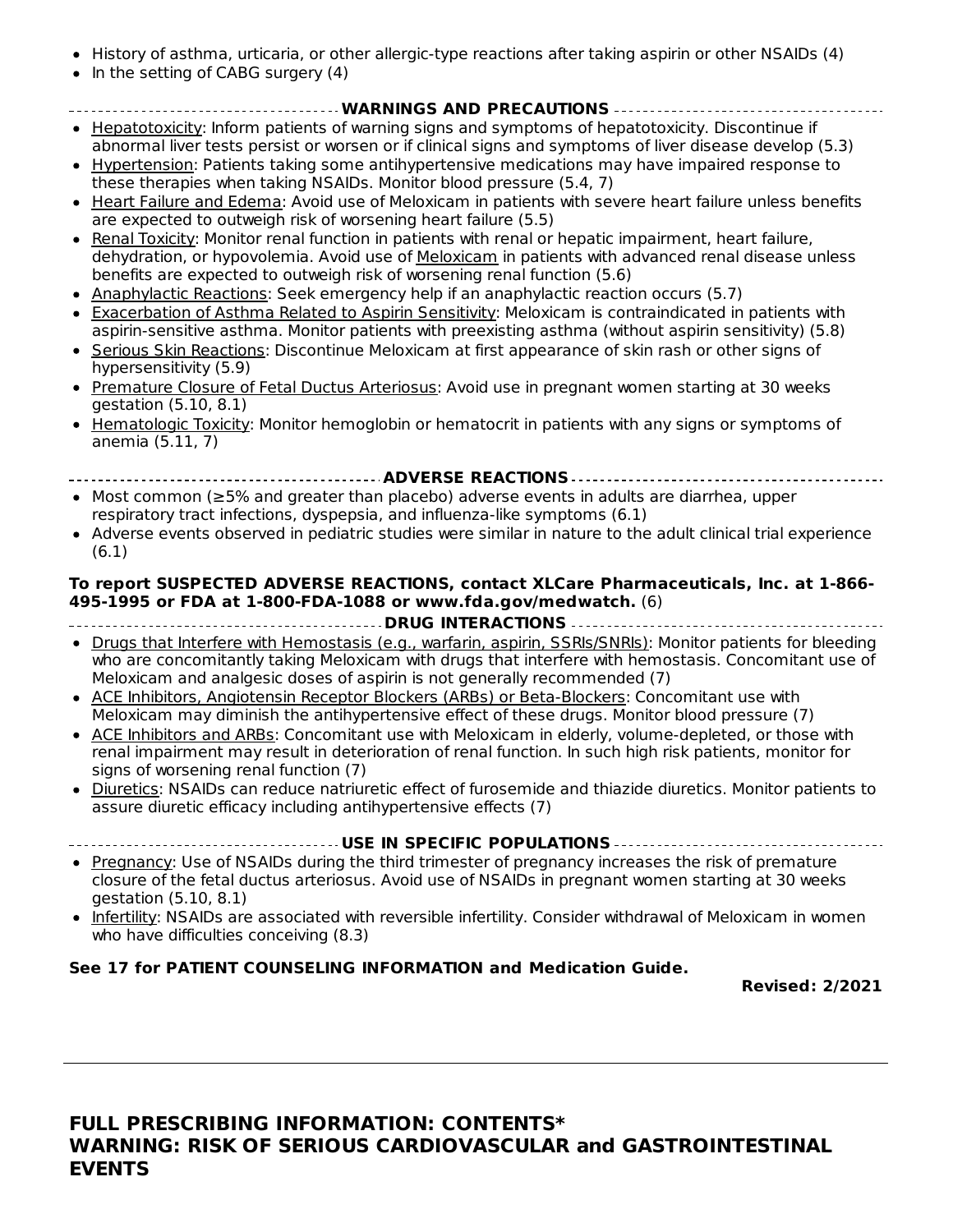## **1 INDICATIONS AND USAGE**

- 1.1 Osteoarthritis (OA)
- 1.2 Rheumatoid Arthritis (RA)
- 1.3 Juvenile Rheumatoid Arthritis (JRA) Pauciarticular and Polyarticular Course

## **2 DOSAGE AND ADMINISTRATION**

- 2.1 General Dosing Instructions
- 2.2 Osteoarthritis
- 2.3 Rheumatoid Arthritis
- 2.4 Juvenile Rheumatoid Arthritis (JRA) Pauciarticular and Polyarticular Course
- 2.5 Renal Impairment
- 2.6 Non-Interchangeability with Other Formulations of Meloxicam

## **3 DOSAGE FORMS AND STRENGTHS**

## **4 CONTRAINDICATIONS**

## **5 WARNINGS AND PRECAUTIONS**

- 5.1 Cardiovascular Thrombotic Events
- 5.2 Gastrointestinal Bleeding, Ulceration, and Perforation
- 5.3 Hepatotoxicity
- 5.4 Hypertension
- 5.5 Heart Failure and Edema
- 5.6 Renal Toxicity and Hyperkalemia
- 5.7 Anaphylactic Reactions
- 5.8 Exacerbation of Asthma Related to Aspirin Sensitivity
- 5.9 Serious Skin Reactions
- 5.10 Premature Closure of Fetal Ductus Arteriosus
- 5.11 Hematologic Toxicity
- 5.12 Masking of Inflammation and Fever
- 5.13 Laboratory Monitoring

# **6 ADVERSE REACTIONS**

- 6.1 Clinical Trials Experience
- 6.2 Post Marketing Experience

## **7 DRUG INTERACTIONS**

## **8 USE IN SPECIFIC POPULATIONS**

- 8.1 Pregnancy
- 8.2 Lactation
- 8.3 Females and Males of Reproductive Potential
- 8.4 Pediatric Use
- 8.5 Geriatric Use
- 8.6 Hepatic Impairment
- 8.7 Renal Impairment

### **10 OVERDOSAGE**

## **11 DESCRIPTION**

# **12 CLINICAL PHARMACOLOGY**

- 12.1 Mechanism of Action
- 12.3 Pharmacokinetics

# **13 NONCLINICAL TOXICOLOGY**

13.1 Carcinogenesis, Mutagenesis, Impairment of Fertility

## **14 CLINICAL STUDIES**

14.1 Osteoarthritis and Rheumatoid Arthritis

14.2 Juvenile Rheumatoid Arthritis (JRA) Pauciarticular and Polyarticular Course

## **16 HOW SUPPLIED/STORAGE AND HANDLING**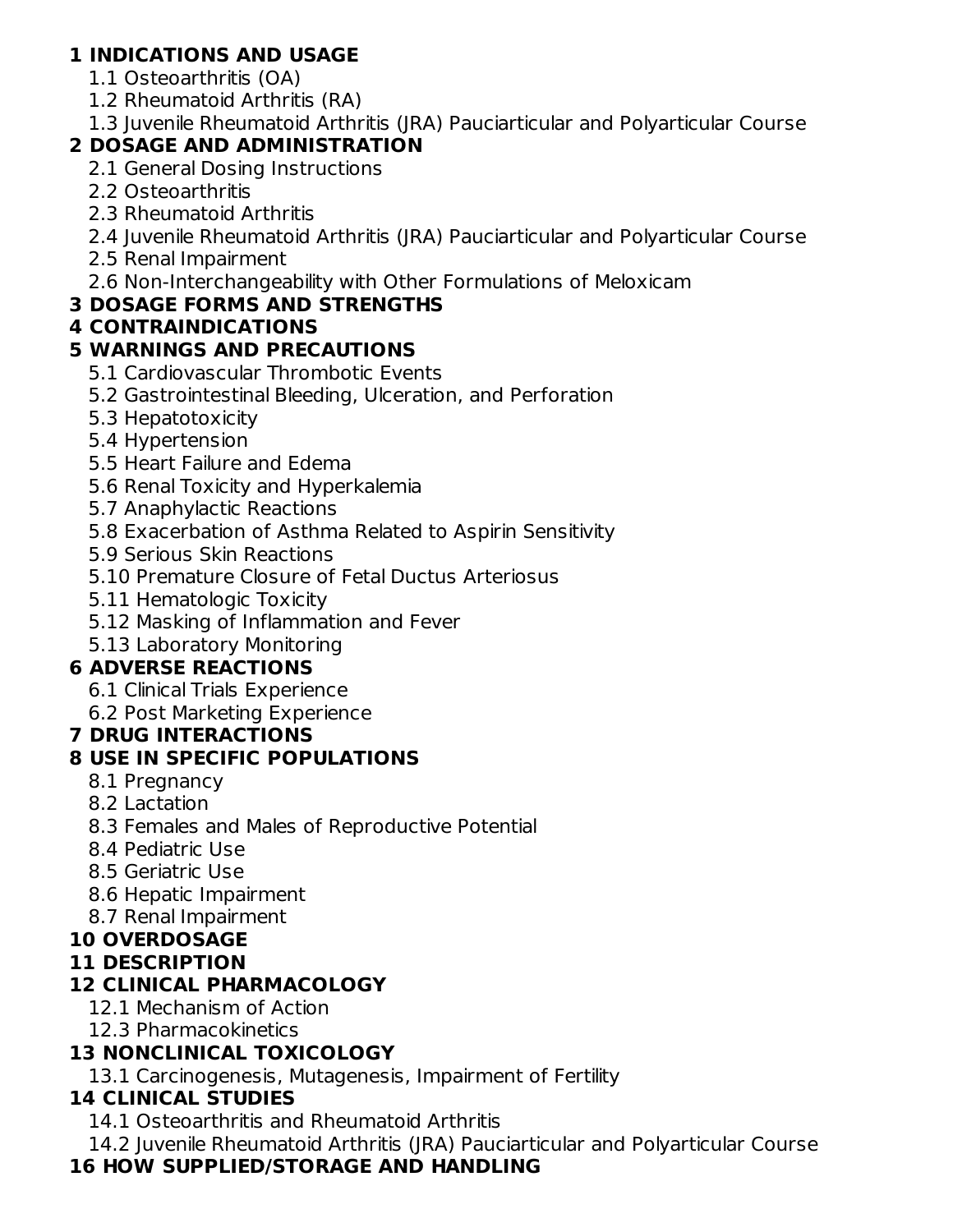#### **17 PATIENT COUNSELING INFORMATION**

 $\ast$  Sections or subsections omitted from the full prescribing information are not listed.

#### **FULL PRESCRIBING INFORMATION**

#### **WARNING: RISK OF SERIOUS CARDIOVASCULAR and GASTROINTESTINAL EVENTS**

**Cardiovascular Thrombotic Events**

- **Nonsteroidal anti-inflammatory drugs (NSAIDs) cause an increased risk of serious cardiovascular thrombotic events, including myocardial infarction and stroke, which can be fatal. This risk may occur early in treatment and may increase with duration of use [see Warnings and Precautions (5.1)].**
- **Meloxicam tablets are contraindicated in the setting of coronary artery bypass graft (CABG) surgery [see Contraindications (4) and Warnings and Precautions (5.1)].**

**Gastrointestinal Bleeding, Ulceration, and Perforation**

**NSAIDs cause an increased risk of serious gastrointestinal (GI) adverse events including bleeding, ulceration, and perforation of the stomach or intestines, which can be fatal. These events can occur at any time during use and without warning symptoms. Elderly patients and patients with a prior history of peptic ulcer disease and/or GI bleeding are at greater risk for serious GI events [see Warnings and Precautions (5.2)].**

#### **1 INDICATIONS AND USAGE**

#### **1.1 Osteoarthritis (OA)**

Meloxicam tablets are indicated for relief of the signs and symptoms of osteoarthritis [see Clinical Studies (14.1)].

#### **1.2 Rheumatoid Arthritis (RA)**

Meloxicam tablets are indicated for relief of the signs and symptoms of rheumatoid arthritis [see Clinical Studies (14.1)].

#### **1.3 Juvenile Rheumatoid Arthritis (JRA) Pauciarticular and Polyarticular Course**

Meloxicam tablets are indicated for relief of the signs and symptoms of pauciarticular or polyarticular course Juvenile Rheumatoid Arthritis in patients who weigh ≥60 kg [see Dosage and Administration (2.4) and Clinical Studies (14.2)].

## **2 DOSAGE AND ADMINISTRATION**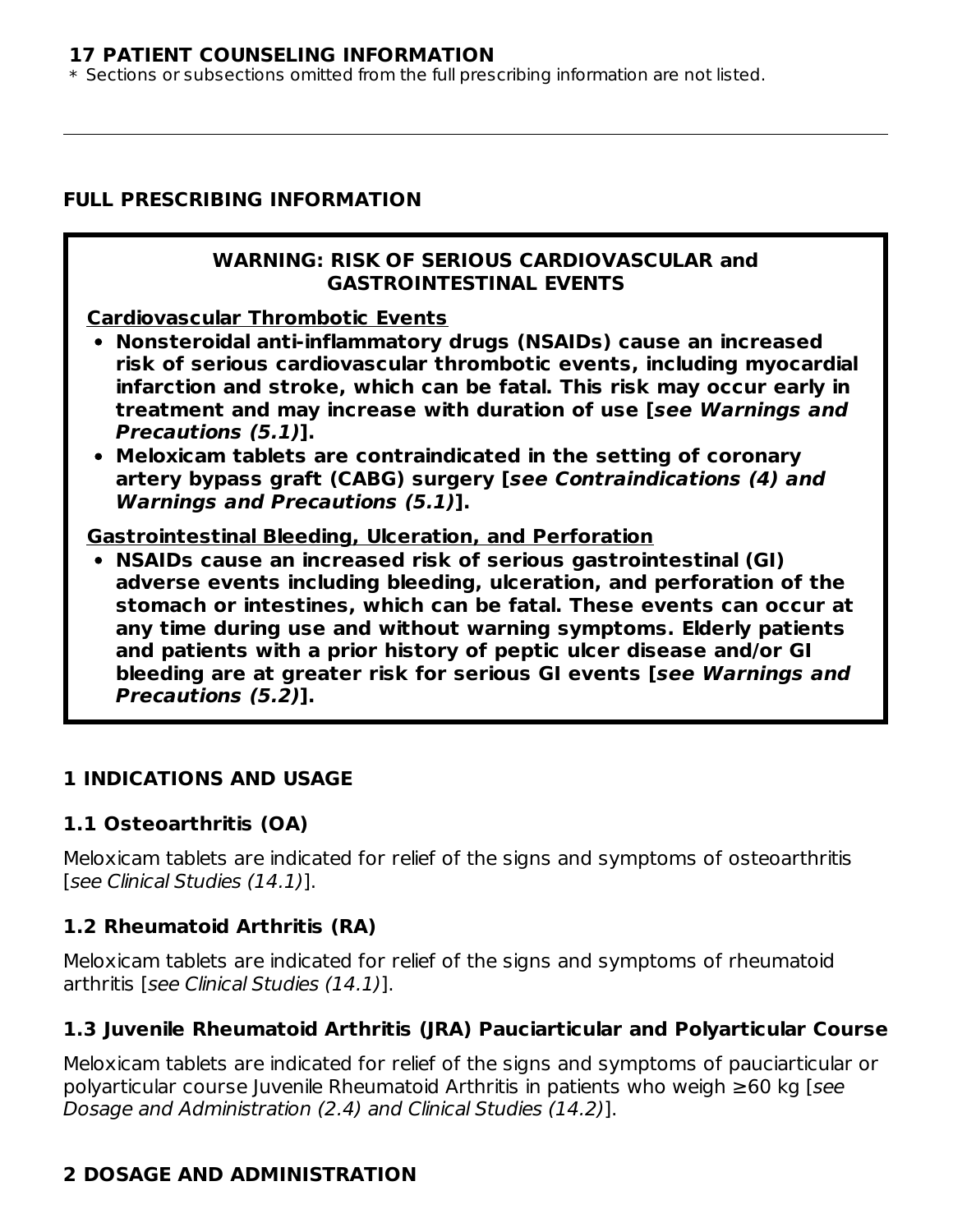## **2.1 General Dosing Instructions**

Carefully consider the potential benefits and risks of Meloxicam tablets and other treatment options before deciding to use Meloxicam tablets. Use the lowest effective dosage for the shortest duration consistent with individual patient treatment goals [see Warnings and Precautions (5)].

After observing the response to initial therapy with Meloxicam tablets, adjust the dose to suit an individual patient's needs.

In adults, the maximum recommended daily oral dose of Meloxicam tablets is 15 mg regardless of formulation. In patients with hemodialysis, a maximum daily dosage of 7.5 mg is recommended [see Use in Specific Populations (8.7) and Clinical Pharmacology (12.3)].

Meloxicam tablets may be taken without regard to timing of meals.

### **2.2 Osteoarthritis**

For the relief of the signs and symptoms of osteoarthritis the recommended starting and maintenance oral dose of Meloxicam tablets is 7.5 mg once daily. Some patients may receive additional benefit by increasing the dose to 15 mg once daily.

### **2.3 Rheumatoid Arthritis**

For the relief of the signs and symptoms of rheumatoid arthritis, the recommended starting and maintenance oral dose of Meloxicam tablets is 7.5 mg once daily. Some patients may receive additional benefit by increasing the dose to 15 mg once daily.

### **2.4 Juvenile Rheumatoid Arthritis (JRA) Pauciarticular and Polyarticular Course**

For the treatment of juvenile rheumatoid arthritis, the recommended oral dose of Meloxicam tablets is 7.5 mg once daily in children who weigh ≥60 kg. There was no additional benefit demonstrated by increasing the dose above 7.5 mg in clinical trials.

Meloxicam tablets should not be used in children who weigh <60 kg.

#### **2.5 Renal Impairment**

The use of Meloxicam tablets in subjects with severe renal impairment is not recommended.

In patients on hemodialysis, the maximum dosage of Meloxicam tablets is 7.5 mg per day [see Clinical Pharmacology (12.3)].

#### **2.6 Non-Interchangeability with Other Formulations of Meloxicam**

Meloxicam tablets have not shown equivalent systemic exposure to other approved formulations of oral meloxicam. Therefore, Meloxicam tablets are not interchangeable with other formulations of oral meloxicam product even if the total milligram strength is the same. Do not substitute similar dose strengths of Meloxicam tablets with other formulations of oral meloxicam product.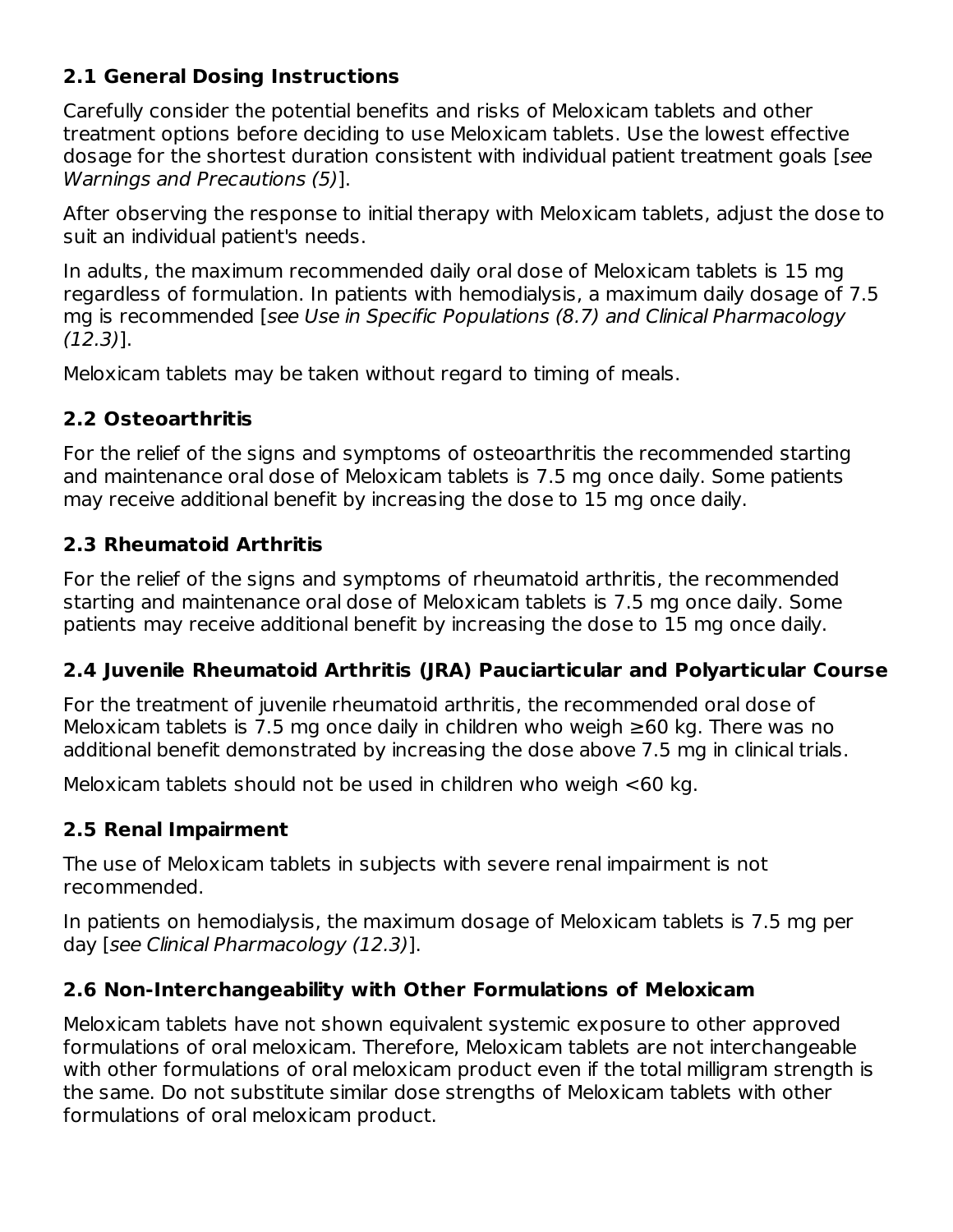## **3 DOSAGE FORMS AND STRENGTHS**

Meloxicam Tablets USP:

- 7.5 mg: Light yellow, round flat beveled edge tablet with "T" on one side and "152" on the other side.
- 15 mg: Light yellow, capsule shaped biconvex tablet with "T" on one side and "153" on the other side.

## **4 CONTRAINDICATIONS**

Meloxicam tablets are contraindicated in the following patients:

- Known hypersensitivity (e.g., anaphylactic reactions and serious skin reactions) to meloxicam or any components of the drug product [see Warnings and Precautions (5.7, 5.9)]
- History of asthma, urticaria, or other allergic-type reactions after taking aspirin or other NSAIDs. Severe, sometimes fatal, anaphylactic reactions to NSAIDs have been reported in such patients [see Warnings and Precautions (5.7, 5.8)]
- In the setting of coronary artery bypass graft (CABG) surgery [see Warnings and Precautions (5.1)]

## **5 WARNINGS AND PRECAUTIONS**

### **5.1 Cardiovascular Thrombotic Events**

Clinical trials of several COX-2 selective and nonselective NSAIDs of up to three years duration have shown an increased risk of serious cardiovascular (CV) thrombotic events, including myocardial infarction (MI) and stroke, which can be fatal. Based on available data, it is unclear that the risk for CV thrombotic events is similar for all NSAIDs. The relative increase in serious CV thrombotic events over baseline conferred by NSAID use appears to be similar in those with and without known CV disease or risk factors for CV disease. However, patients with known CV disease or risk factors had a higher absolute incidence of excess serious CV thrombotic events, due to their increased baseline rate. Some observational studies found that this increased risk of serious CV thrombotic events began as early as the first weeks of treatment. The increase in CV thrombotic risk has been observed most consistently at higher doses.

To minimize the potential risk for an adverse CV event in NSAID-treated patients, use the lowest effective dose for the shortest duration possible. Physicians and patients should remain alert for the development of such events, throughout the entire treatment course, even in the absence of previous CV symptoms. Patients should be informed about the symptoms of serious CV events and the steps to take if they occur.

There is no consistent evidence that concurrent use of aspirin mitigates the increased risk of serious CV thrombotic events associated with NSAID use. The concurrent use of aspirin and an NSAID, such as meloxicam, increases the risk of serious gastrointestinal (GI) events [see Warnings and Precautions (5.2)].

#### Status Post Coronary Artery Bypass Graft (CABG) Surgery

Two large, controlled clinical trials of a COX-2 selective NSAID for the treatment of pain in the first 10-14 days following CABG surgery found an increased incidence of myocardial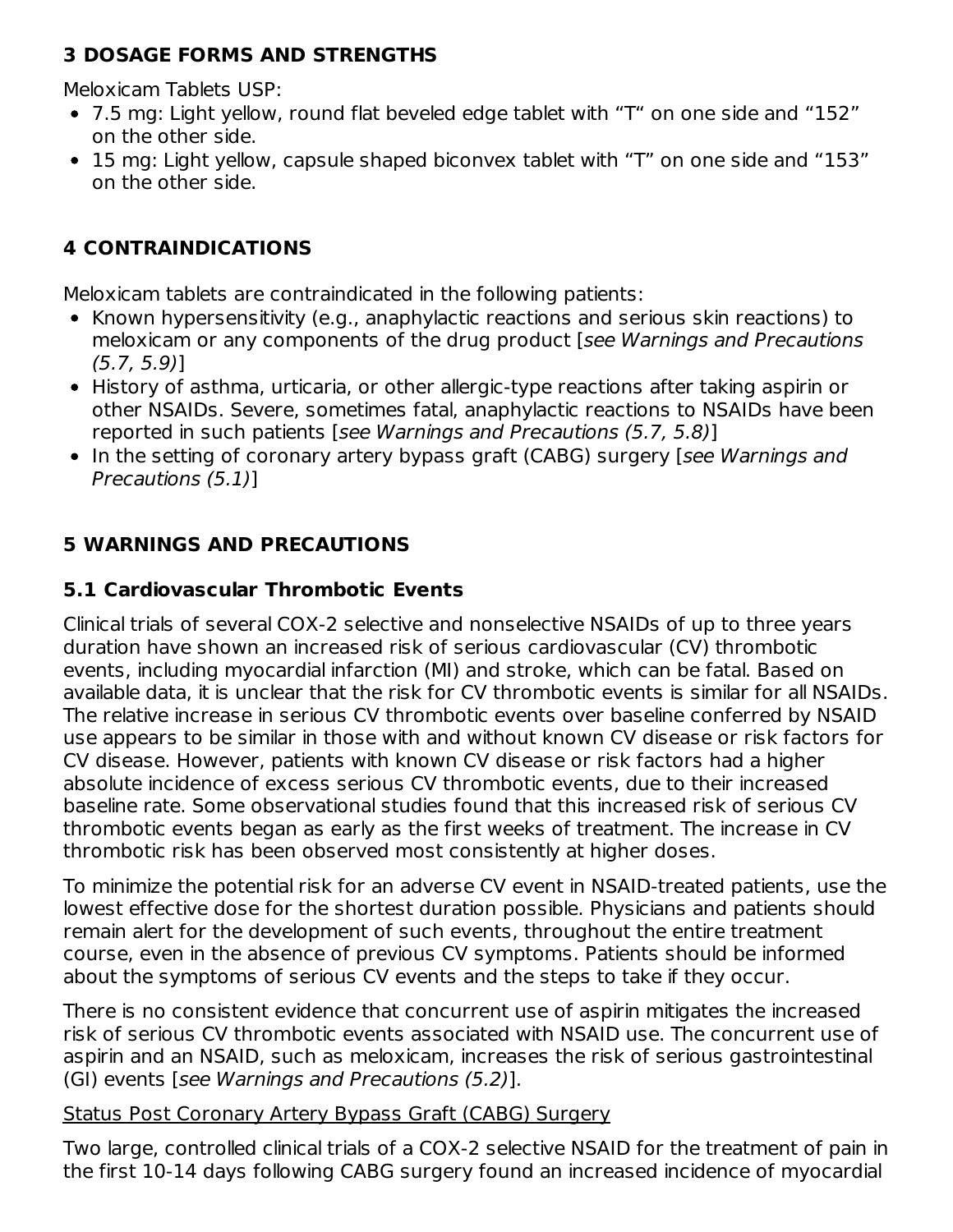infarction and stroke. NSAIDs are contraindicated in the setting of CABG [see Contraindications (4)].

### Post-MI Patients

Observational studies conducted in the Danish National Registry have demonstrated that patients treated with NSAIDs in the post-MI period were at increased risk of reinfarction, CV-related death, and all-cause mortality beginning in the first week of treatment. In this same cohort, the incidence of death in the first year post-MI was 20 per 100 person years in NSAID-treated patients compared to 12 per 100 person years in non-NSAID exposed patients. Although the absolute rate of death declined somewhat after the first year post-MI, the increased relative risk of death in NSAID users persisted over at least the next four years of follow-up.

Avoid the use of Meloxicam in patients with a recent MI unless the benefits are expected to outweigh the risk of recurrent CV thrombotic events. If Meloxicam is used in patients with a recent MI, monitor patients for signs of cardiac ischemia.

## **5.2 Gastrointestinal Bleeding, Ulceration, and Perforation**

NSAIDs, including meloxicam, can cause serious gastrointestinal (GI) adverse events including inflammation, bleeding, ulceration, and perforation of the esophagus, stomach, small intestine, or large intestine, which can be fatal. These serious adverse events can occur at any time, with or without warning symptoms, in patients treated with NSAIDs. Only one in five patients who develop a serious upper GI adverse event on NSAID therapy is symptomatic. Upper GI ulcers, gross bleeding, or perforation caused by NSAIDs occurred in approximately 1% of patients treated for 3-6 months, and in about 2-4% of patients treated for one year. However, even short-term NSAID therapy is not without risk.

### Risk Factors for GI Bleeding, Ulceration, and Perforation

Patients with a prior history of peptic ulcer disease and/or GI bleeding who used NSAIDs had a greater than 10-fold increased risk for developing a GI bleed compared to patients without these risk factors. Other factors that increase the risk of GI bleeding in patients treated with NSAIDs include longer duration of NSAID therapy; concomitant use of oral corticosteroids, aspirin, anticoagulants, or selective serotonin reuptake inhibitors (SSRIs); smoking; use of alcohol; older age; and poor general health status. Most postmarketing reports of fatal GI events occurred in elderly or debilitated patients. Additionally, patients with advanced liver disease and/or coagulopathy are at increased risk for GI bleeding.

Strategies to Minimize the GI Risks in NSAID-treated patients:

- Use the lowest effective dosage for the shortest possible duration.
- Avoid administration of more than one NSAID at a time.
- Avoid use in patients at higher risk unless benefits are expected to outweigh the increased risk of bleeding. For such patients, as well as those with active GI bleeding, consider alternate therapies other than NSAIDs.
- Remain alert for signs and symptoms of GI ulceration and bleeding during NSAID therapy.
- If a serious GI adverse event is suspected, promptly initiate evaluation and treatment, and discontinue Meloxicam until a serious GI adverse event is ruled out.
- In the setting of concomitant use of low-dose aspirin for cardiac prophylaxis, monitor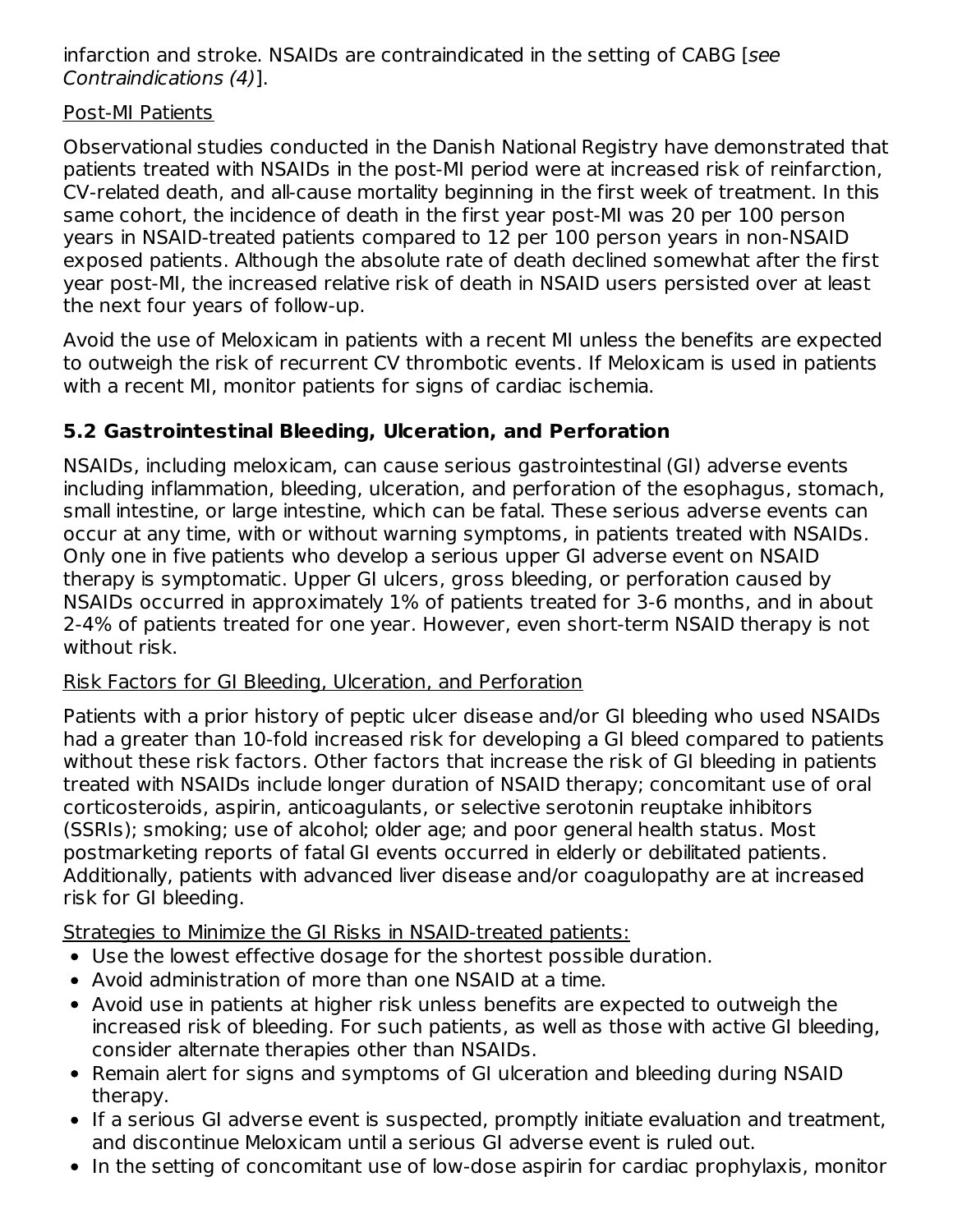patients more closely for evidence of GI bleeding [see Drug Interactions (7)].

## **5.3 Hepatotoxicity**

Elevations of ALT or AST (three or more times the upper limit of normal [ULN]) have been reported in approximately 1% of NSAID-treated patients in clinical trials. In addition, rare, sometimes fatal, cases of severe hepatic injury, including fulminant hepatitis, liver necrosis, and hepatic failure have been reported.

Elevations of ALT or AST (less than three times ULN) may occur in up to 15% of patients treated with NSAIDs including meloxicam.

Inform patients of the warning signs and symptoms of hepatotoxicity (e.g., nausea, fatigue, lethargy, diarrhea, pruritus, jaundice, right upper quadrant tenderness, and "flulike" symptoms). If clinical signs and symptoms consistent with liver disease develop, or if systemic manifestations occur (e.g., eosinophilia, rash, etc.), discontinue Meloxicam immediately, and perform a clinical evaluation of the patient [see Use in Specific Populations (8.6) and Clinical Pharmacology (12.3)].

## **5.4 Hypertension**

NSAIDs, including Meloxicam, can lead to new onset or worsening of preexisting hypertension, either of which may contribute to the increased incidence of CV events. Patients taking angiotensin converting enzyme (ACE) inhibitors, thiazide diuretics, or loop diuretics may have impaired response to these therapies when taking NSAIDs [see Drug Interactions (7)].

Monitor blood pressure (BP) during the initiation of NSAID treatment and throughout the course of therapy.

## **5.5 Heart Failure and Edema**

The Coxib and traditional NSAID Trialists' Collaboration meta analysis of randomized controlled trials demonstrated an approximately two-fold increase in hospitalizations for heart failure in COX-2 selective-treated patients and nonselective NSAID-treated patients compared to placebo-treated patients. In a Danish National Registry study of patients with heart failure, NSAID use increased the risk of MI, hospitalization for heart failure, and death.

Additionally, fluid retention and edema have been observed in some patients treated with NSAIDs. Use of meloxicam may blunt the CV effects of several therapeutic agents used to treat these medical conditions (e.g., diuretics, ACE inhibitors, or angiotensin receptor blockers [ARBs]) [see Drug Interactions (7)].

Avoid the use of Meloxicam in patients with severe heart failure unless the benefits are expected to outweigh the risk of worsening heart failure. If Meloxicam is used in patients with severe heart failure, monitor patients for signs of worsening heart failure.

## **5.6 Renal Toxicity and Hyperkalemia**

### Renal Toxicity

Long-term administration of NSAIDs, including Meloxicam, has resulted in renal papillary necrosis, renal insufficiency, acute renal failure, and other renal injury.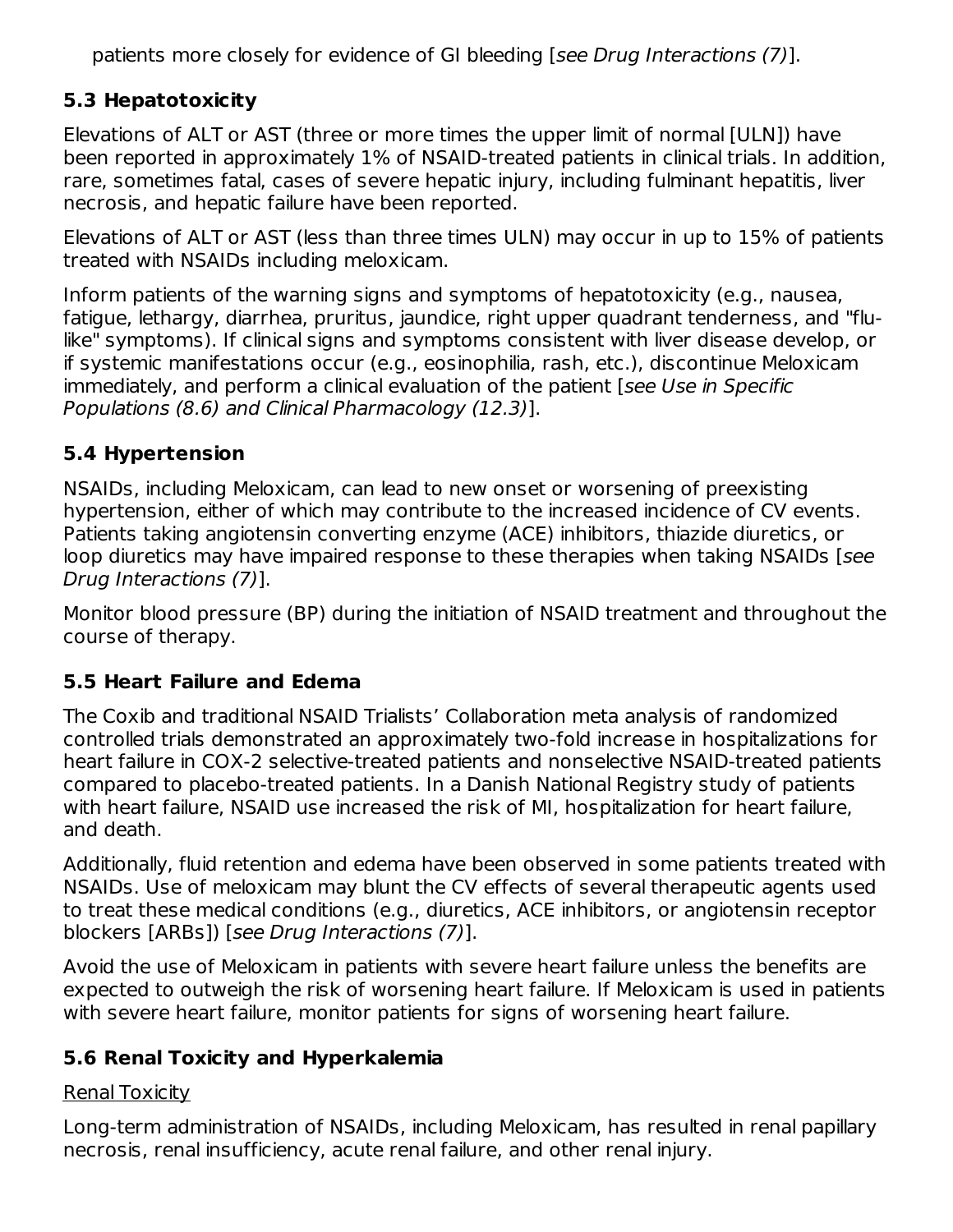Renal toxicity has also been seen in patients in whom renal prostaglandins have a compensatory role in the maintenance of renal perfusion. In these patients, administration of an NSAID may cause a dose-dependent reduction in prostaglandin formation and, secondarily, in renal blood flow, which may precipitate overt renal decompensation. Patients at greatest risk of this reaction are those with impaired renal function, dehydration, hypovolemia, heart failure, liver dysfunction, those taking diuretics and ACE inhibitors or ARBs, and the elderly. Discontinuation of NSAID therapy is usually followed by recovery to the pretreatment state.

The renal effects of Meloxicam may hasten the progression of renal dysfunction in patients with preexisting renal disease. Because some Meloxicam metabolites are excreted by the kidney, monitor patients for signs of worsening renal function.

Correct volume status in dehydrated or hypovolemic patients prior to initiating Meloxicam. Monitor renal function in patients with renal or hepatic impairment, heart failure, dehydration, or hypovolemia during use of Meloxicam [see Drug Interactions (7)].

No information is available from controlled clinical studies regarding the use of Meloxicam in patients with advanced renal disease. Avoid the use of Meloxicam in patients with advanced renal disease unless the benefits are expected to outweigh the risk of worsening renal function. If Meloxicam is used in patients with advanced renal disease, monitor patients for signs of worsening renal function [see Clinical Pharmacology (12.3)].

#### Hyperkalemia

Increases in serum potassium concentration, including hyperkalemia, have been reported with use of NSAIDs, even in some patients without renal impairment. In patients with normal renal function, these effects have been attributed to a hyporeninemic-hypoaldosteronism state.

### **5.7 Anaphylactic Reactions**

Meloxicam has been associated with anaphylactic reactions in patients with and without known hypersensitivity to meloxicam and in patients with aspirin-sensitive asthma [see Contraindications (4) and Warnings and Precautions (5.8)].

Seek emergency help if an anaphylactic reaction occurs.

### **5.8 Exacerbation of Asthma Related to Aspirin Sensitivity**

A subpopulation of patients with asthma may have aspirin-sensitive asthma which may include chronic rhinosinusitis complicated by nasal polyps; severe, potentially fatal bronchospasm; and/or intolerance to aspirin and other NSAIDs. Because crossreactivity between aspirin and other NSAIDs has been reported in such aspirin-sensitive patients, Meloxicam is contraindicated in patients with this form of aspirin sensitivity [see Contraindications (4)]. When Meloxicam is used in patients with preexisting asthma (without known aspirin sensitivity), monitor patients for changes in the signs and symptoms of asthma.

### **5.9 Serious Skin Reactions**

NSAIDs, including meloxicam, can cause serious skin adverse reactions such as exfoliative dermatitis, Stevens-Johnson Syndrome (SJS), and toxic epidermal necrolysis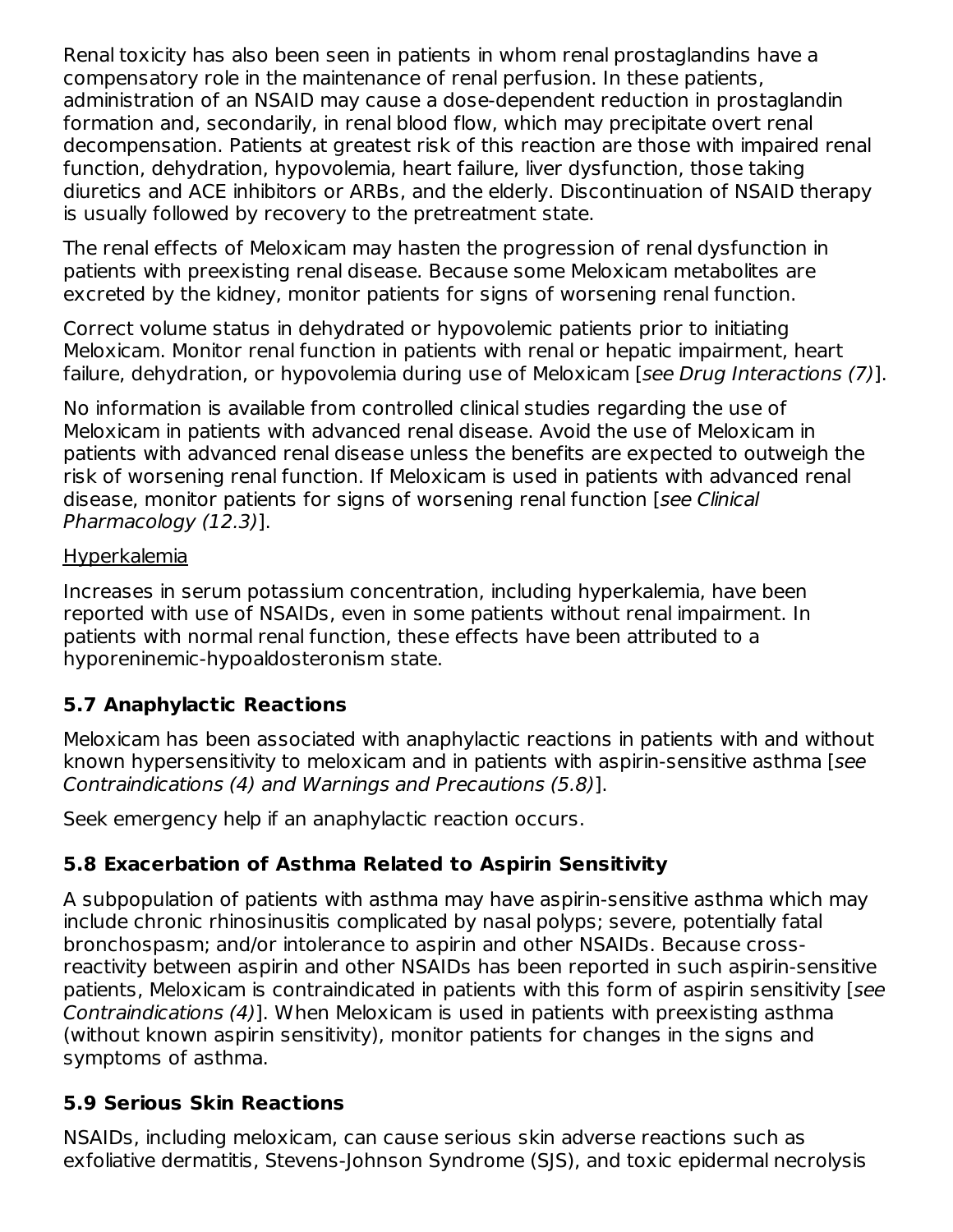(TEN), which can be fatal. These serious events may occur without warning. Inform patients about the signs and symptoms of serious skin reactions, and to discontinue the use of Meloxicam at the first appearance of skin rash or any other sign of hypersensitivity. Meloxicam is contraindicated in patients with previous serious skin reactions to NSAIDs [see Contraindications (4)].

## **5.10 Premature Closure of Fetal Ductus Arteriosus**

Meloxicam may cause premature closure of the fetal ductus arteriosus. Avoid use of NSAIDs, including Meloxicam, in pregnant women starting at 30 weeks of gestation (third trimester) [see Use in Specific Populations (8.1)].

## **5.11 Hematologic Toxicity**

Anemia has occurred in NSAID-treated patients. This may be due to occult or gross blood loss, fluid retention, or an incompletely described effect on erythropoiesis. If a patient treated with Meloxicam has any signs or symptoms of anemia, monitor hemoglobin or hematocrit.

NSAIDs, including Meloxicam, may increase the risk of bleeding events. Co-morbid conditions such as coagulation disorders or concomitant use of warfarin, other anticoagulants, antiplatelet agents (e.g., aspirin), serotonin reuptake inhibitors (SSRIs) and serotonin norepinephrine reuptake inhibitors (SNRIs) may increase this risk. Monitor these patients for signs of bleeding [see Drug Interactions (7)].

### **5.12 Masking of Inflammation and Fever**

The pharmacological activity of Meloxicam in reducing inflammation, and possibly fever, may diminish the utility of diagnostic signs in detecting infections.

### **5.13 Laboratory Monitoring**

Because serious GI bleeding, hepatotoxicity, and renal injury can occur without warning symptoms or signs, consider monitoring patients on long-term NSAID treatment with a CBC and a chemistry profile periodically [see Warnings and Precautions (5.2, 5.3, 5.6)].

## **6 ADVERSE REACTIONS**

The following adverse reactions are discussed in greater detail in other sections of the labeling:

- Cardiovascular Thrombotic Events [see Boxed Warning and Warnings and Precautions (5.1)]
- GI Bleeding, Ulceration, and Perforation [see Boxed Warning and Warnings and Precautions (5.2)]
- Hepatotoxicity [see Warnings and Precautions (5.3)]
- Hypertension [see Warnings and Precautions (5.4)]
- Heart Failure and Edema [see Warnings and Precautions (5.5)]
- Renal Toxicity and Hyperkalemia [see Warnings and Precautions (5.6)]
- Anaphylactic Reactions [see Warnings and Precautions (5.7)]
- Serious Skin Reactions [see Warnings and Precautions (5.9)]
- Hematologic Toxicity [see Warnings and Precautions (5.11)]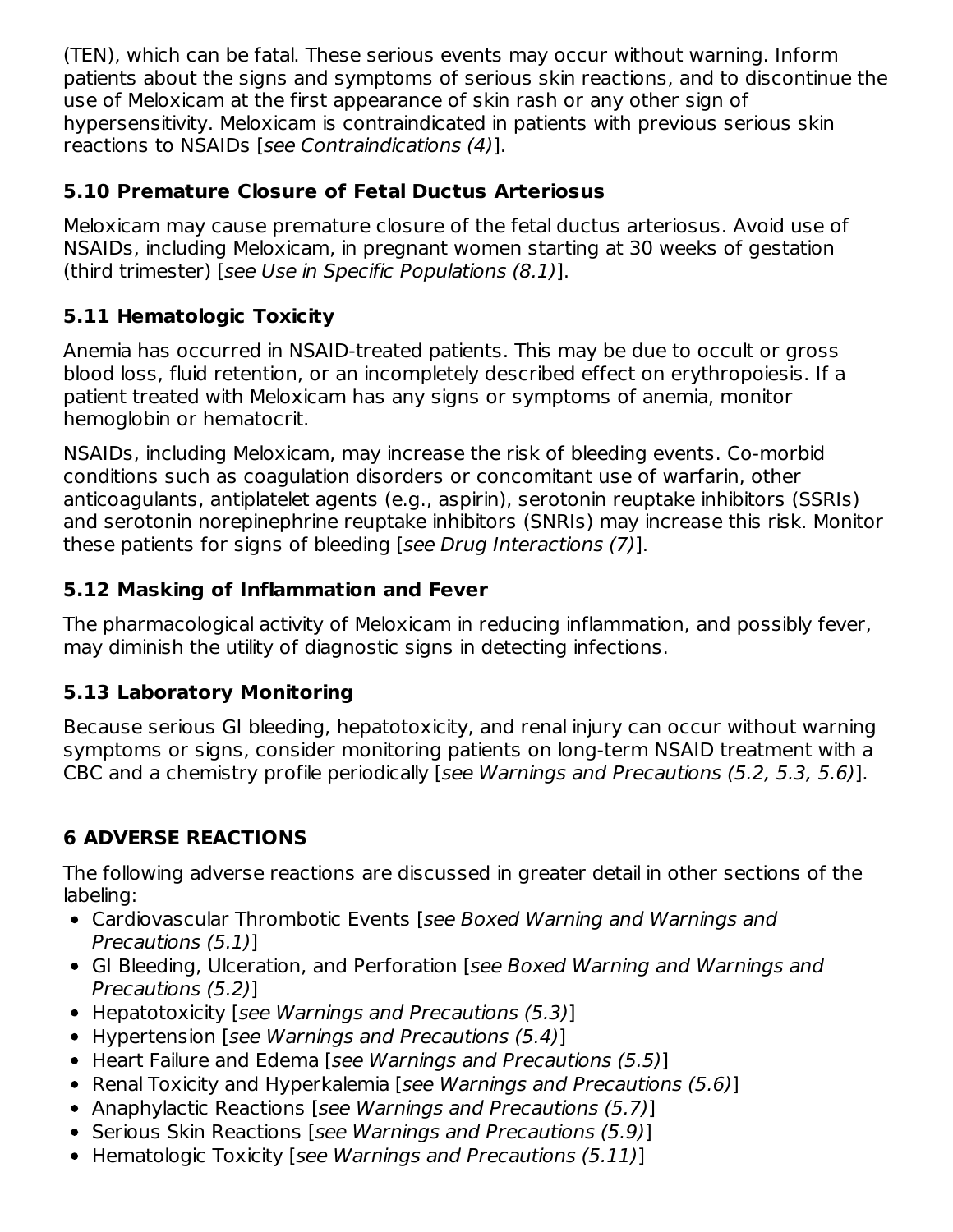## **6.1 Clinical Trials Experience**

Because clinical trials are conducted under widely varying conditions, adverse reaction rates observed in the clinical trials of a drug cannot be directly compared to rates in the clinical trials of another drug and may not reflect the rates observed in practice.

#### **Adults**

#### Osteoarthritis and Rheumatoid Arthritis

The Meloxicam Phase 2/3 clinical trial database includes 10,122 OA patients and 1012 RA patients treated with Meloxicam 7.5 mg/day, 3505 OA patients and 1351 RA patients treated with Meloxicam 15 mg/day. Meloxicam at these doses was administered to 661 patients for at least 6 months and to 312 patients for at least one year. Approximately 10,500 of these patients were treated in ten placebo- and/or active-controlled osteoarthritis trials and 2363 of these patients were treated in ten placebo- and/or active-controlled rheumatoid arthritis trials. Gastrointestinal (GI) adverse events were the most frequently reported adverse events in all treatment groups across Meloxicam trials.

A 12-week multicenter, double-blind, randomized trial was conducted in patients with osteoarthritis of the knee or hip to compare the efficacy and safety of Meloxicam with placebo and with an active control. Two 12-week multicenter, double-blind, randomized trials were conducted in patients with rheumatoid arthritis to compare the efficacy and safety of Meloxicam with placebo.

Table 1a depicts adverse events that occurred in ≥2% of the Meloxicam treatment groups in a 12-week placebo- and active-controlled osteoarthritis trial.

Table 1b depicts adverse events that occurred in ≥2% of the Meloxicam treatment groups in two 12-week placebo-controlled rheumatoid arthritis trials.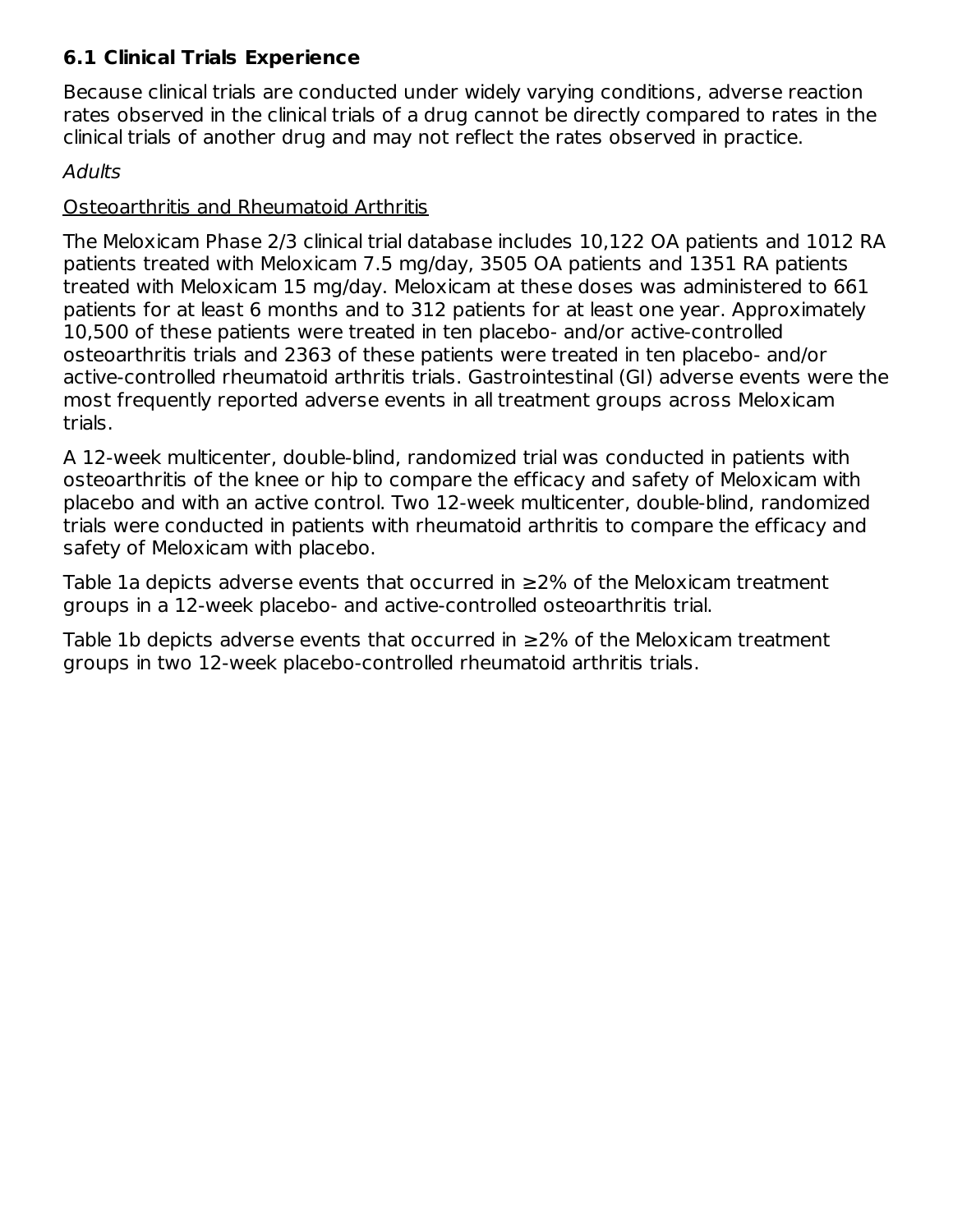|                                       | Placebo       | Melazicam<br>7.5 mg daliy | Melazicam<br>15 mg daily | <b>Bidolesse:</b><br>100 mg daily |
|---------------------------------------|---------------|---------------------------|--------------------------|-----------------------------------|
| No. of Patients                       | 157           | 154                       | 158                      | 153                               |
| Gastrointestinal                      | 172           | 201                       | 173                      | 26.1                              |
| Abdominal pain                        | 2.5           | 1.9                       | 2.6                      | 1.3                               |
| <b>Harrisa</b>                        | ЗB            | 7.8                       | 32                       | 92                                |
| Dyspepsia                             | 45            | 4.5                       | 4.5                      | G.S                               |
| Ratulence                             | 45            | 3.2                       | 3.2                      | 3B                                |
| Naussa.                               | 3.2           | 8.9                       | 3.8                      | $12^{1}$                          |
| Body as a Whole                       |               |                           |                          |                                   |
| Accident household                    | 1.9           | 4.5                       | 3.2                      | 2.6                               |
| Edema <sup>1</sup>                    | 2.6           | 1.9                       | 4.6                      | 33                                |
| Foll                                  | 0.6           | 2.6                       | 0.0                      | 1.3                               |
| Influenza-like symptoms               | 5.1           | 4.3                       | 8.8                      | 26                                |
| Contral and Peripheral Nervous System |               |                           |                          |                                   |
| <b>Discinoss</b>                      | $3.2^{\circ}$ | 2.6                       | 3.8                      | 2.0                               |
| Hoadacha                              | 10.2          | 73                        | 8.3                      | 59                                |
| <b>Respiratory</b>                    |               |                           |                          |                                   |
| Pharynoitis                           | 1.5           | 0.6                       | 82                       | 1.5                               |
| Upper respiratory tract infection     | 1.9           | 3.2                       | 1.9                      | 3.5                               |
| Skin                                  |               |                           |                          |                                   |
| Rosh <sup>1</sup>                     | 2.8           | 26                        | Ûñ                       | 20                                |

.<br>WHO preferred terms edema, edema dependent, edema peripheral, and edema lags combined.<br>WHO preferred terms rash, rash erythematous, and rash maculo papular combined.

Table th Adverse Events (%) Occurring in ±2% of Meloskam Patients in two 12-Week Rheumatold<br>Arthritis Placebo-Controlled Trials

| Phoneton | <b>Nekoticsm</b><br>7.5 mg daily | Melopicam<br>15 mg daily |
|----------|----------------------------------|--------------------------|
| 459      | 481                              | 477                      |
| 14.1     | 18.9                             | 18.81                    |
| ű£       | 29                               | 23                       |
| 3.8      | 5.8                              | 4.01                     |
| 28       | 33                               | \$â                      |
|          |                                  |                          |
| 21       | 2.9                              | 23                       |
|          |                                  |                          |
| 4.1      | 7.0                              | 6.5                      |
|          |                                  |                          |
| 1.9      | 1.5                              | 23                       |
|          |                                  |                          |
| 64       | 64                               | 5.5                      |
|          |                                  |                          |
| 1.7      | 1.0                              | 2.1                      |
|          |                                  |                          |

"MedDRA high level form (preferred terms), dynamics agree and symptoms (dynamotic, dynamics)<br>aggressions, cautation, gatheristicall infinition), upper respiratory teach infinitions approaches.<br>Approximation in the symptom

|                                  | Table 2 Adverse Events (%) Documing in ±2% of Meloxicam Patients in 4 to 6 Weeks and 6 Month Active- |
|----------------------------------|------------------------------------------------------------------------------------------------------|
| Controlled Ostagarthritis Trials |                                                                                                      |

|                                          | <b>4-6 Meeks Controlled Trials</b> |                          | <b>6 Month Controlled Trials</b> |                          |
|------------------------------------------|------------------------------------|--------------------------|----------------------------------|--------------------------|
|                                          | Molesicam 7.6<br>mg daily          | Meloxicam<br>15 mg daily | Melegicam<br>7.5 mg daily        | Meloxicam 16<br>mg daily |
| No. of Patients                          | 8955                               | 758                      | 189                              | 336                      |
| <b>GastroIntestinal</b>                  | 11.8                               | 18.0                     | 26.6                             | 24.2                     |
| Abdominal pain                           | 2.7                                | 23                       | 47                               | 29                       |
| Constitution                             | 0.3                                | 1.2                      | 1.8                              | 26                       |
| Diarrhoz.                                | 1.9                                | $^{17}$                  | 53                               | 26                       |
| Dyspaps ia                               | 3.8                                | $T\ddot{A}$              | 8.9                              | 9s                       |
| <b>Flatulence</b>                        | űь                                 | 0.4                      | 3.0                              | 2.6                      |
| Morrows                                  | 2.6                                | 47                       | 4.7                              | 72                       |
| Voniting                                 | 0.6                                | 0.8                      | 1.8                              | 2.6                      |
| Body as a Whole                          |                                    |                          |                                  |                          |
| Accident household                       | 0.0                                | ũФ                       | ΰß                               | 2.9                      |
| Edamay                                   | 46                                 | 2.0                      | 2.4                              | 1.6                      |
| Pain                                     | 0.9                                | 2.0                      | 3.6%                             | 52                       |
| Central and Peripheral Mervons<br>Sestem |                                    |                          |                                  |                          |
| Поэтимов                                 | 1.1                                | 1.6                      | 24                               | 28                       |
| Hoadacha                                 | 24                                 | 27                       | 3.6                              | 26                       |
| <b>Hernaldiopic</b>                      |                                    |                          |                                  |                          |
| Anemia                                   | 0.1                                | üФ                       | 4.1                              | 2.9                      |
| Museuloskeietal                          |                                    |                          |                                  |                          |
| Arthralgia                               | 0.5                                | üΦ                       | 53                               | 13                       |
| Back pain                                | 0.5                                | Ú.4                      | 5.0                              | D.T                      |
| Psychiatric                              |                                    |                          |                                  |                          |
| <b>Ingerma</b>                           | 0.6                                | üФ                       | 3.6                              | 1.6                      |
| Respiratory                              |                                    |                          |                                  |                          |
| Coughing                                 | 0.2                                | U.B                      | 2,4                              | 1.0                      |
| Upper respiratory tract intection        | 02                                 | ПФ                       | 13                               | 75                       |
| Skin                                     |                                    |                          |                                  |                          |
| Pruntius                                 | 0.4                                | 1.2                      | 2,4                              | D.O                      |
| Rach <sup>1</sup>                        | 0.8                                | 1.2                      | 8.0                              | 1.3                      |
| Urinary                                  |                                    |                          |                                  |                          |
| Miclantion hequency                      | 0.1                                | 0.4                      | 24                               | 13                       |
| Uninary tract Infection                  | ű.S                                | 0.4                      | 4.7                              | 6.9                      |

Higher doses of meloxicam (22.5 mg and greater) have been associated with an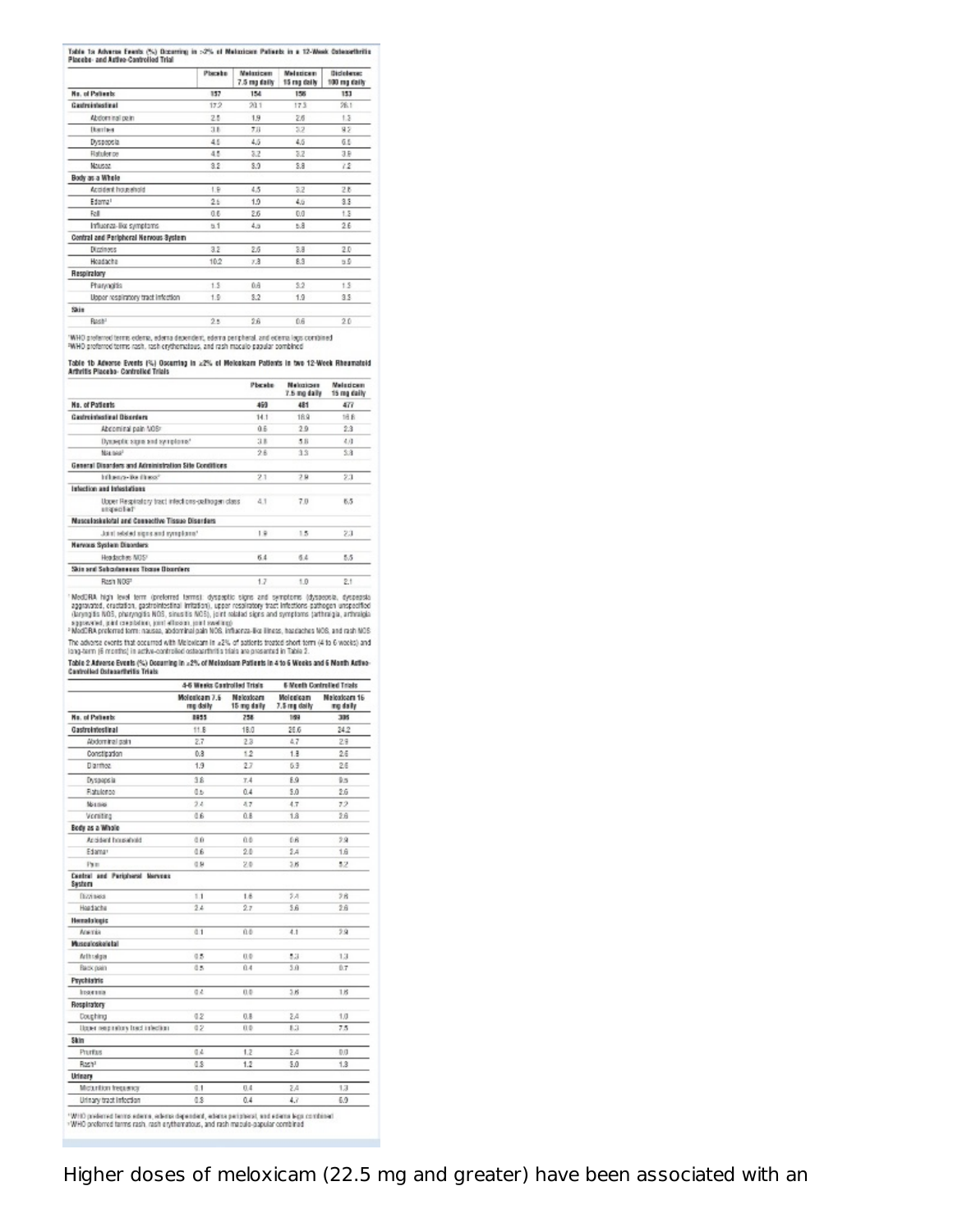increased risk of serious GI events; therefore, the daily dose of meloxicam should not exceed 15 mg.

### Pediatrics

### Pauciarticular and Polyarticular Course Juvenile Rheumatoid Arthritis (JRA)

Three hundred and eighty-seven patients with pauciarticular and polyarticular course JRA were exposed to Meloxicam with doses ranging from 0.125 to 0.375 mg/kg per day in three clinical trials. These studies consisted of two 12-week multicenter, double-blind, randomized trials (one with a 12-week open-label extension and one with a 40-week extension) and one 1-year open-label PK study. The adverse events observed in these pediatric studies with Meloxicam were similar in nature to the adult clinical trial experience, although there were differences in frequency. In particular, the following most common adverse events, abdominal pain, vomiting, diarrhea, headache, and pyrexia, were more common in the pediatric than in the adult trials. Rash was reported in seven (<2%) patients receiving Meloxicam. No unexpected adverse events were identified during the course of the trials. The adverse events did not demonstrate an age or gender-specific subgroup effect.

The following is a list of adverse drug reactions occurring in <2% of patients receiving Meloxicam in clinical trials involving approximately 16,200 patients.

| Body as a Whole                                    | allergic reaction, face edema, fatigue, fever, hot flushes, malaise, syncope,<br>weight decrease, weight increase                                                                                                                                                                                                                                     |  |  |
|----------------------------------------------------|-------------------------------------------------------------------------------------------------------------------------------------------------------------------------------------------------------------------------------------------------------------------------------------------------------------------------------------------------------|--|--|
| Cardiovascular                                     | angina pectoris, cardiac failure, hypertension, hypotension, myocardial<br>infarction, vasculitis                                                                                                                                                                                                                                                     |  |  |
| Central<br>and Peripheral<br><b>Nervous System</b> | convulsions, paresthesia, tremor, vertigo                                                                                                                                                                                                                                                                                                             |  |  |
| Gastrointestinal                                   | colitis, dry mouth, duodenal ulcer, eructation, esophagitis, gastric<br>ulcer, gastritis, gastroesophageal reflux, gastrointestinal hemorrhage,<br>hematemesis, hemorrhagic duodenal ulcer, hemorrhagic gastric ulcer,<br>intestinal perforation, melena, pancreatitis, perforated duodenal ulcer,<br>perforated gastric ulcer, stomatitis ulcerative |  |  |
| <b>Heart Rate and Rhythm</b>                       | arrhythmia, palpitation, tachycardia                                                                                                                                                                                                                                                                                                                  |  |  |
| <b>Hematologic</b>                                 | leukopenia, purpura, thrombocytopenia                                                                                                                                                                                                                                                                                                                 |  |  |
| <b>Liver and Biliary System</b>                    | ALT increased, AST increased, bilirubinemia, GGT increased, hepatitis                                                                                                                                                                                                                                                                                 |  |  |
| <b>Metabolic and Nutritional</b>                   | dehydration                                                                                                                                                                                                                                                                                                                                           |  |  |
| <b>Psychiatric</b>                                 | abnormal dreaming, anxiety, appetite increased, confusion, depression,<br>nervousness, somnolence                                                                                                                                                                                                                                                     |  |  |
| Respiratory                                        | asthma, bronchospasm, dyspnea                                                                                                                                                                                                                                                                                                                         |  |  |
| <b>Skin and Appendages</b>                         | alopecia, angioedema, bullous eruption, photosensitivity reaction, pruritus,<br>sweating increased, urticaria                                                                                                                                                                                                                                         |  |  |
| <b>Special Senses</b>                              | abnormal vision, conjunctivitis, taste perversion, tinnitus                                                                                                                                                                                                                                                                                           |  |  |
| <b>Urinary System</b>                              | albuminuria, BUN increased, creatinine increased, hematuria, renal failure                                                                                                                                                                                                                                                                            |  |  |
|                                                    |                                                                                                                                                                                                                                                                                                                                                       |  |  |

## **6.2 Post Marketing Experience**

The following adverse reactions have been identified during post approval use of Meloxicam. Because these reactions are reported voluntarily from a population of uncertain size, it is not always possible to reliably estimate their frequency or establish a causal relationship to drug exposure. Decisions about whether to include an adverse event from spontaneous reports in labeling are typically based on one or more of the following factors: (1) seriousness of the event, (2) number of reports, or (3) strength of causal relationship to the drug. Adverse reactions reported in worldwide post marketing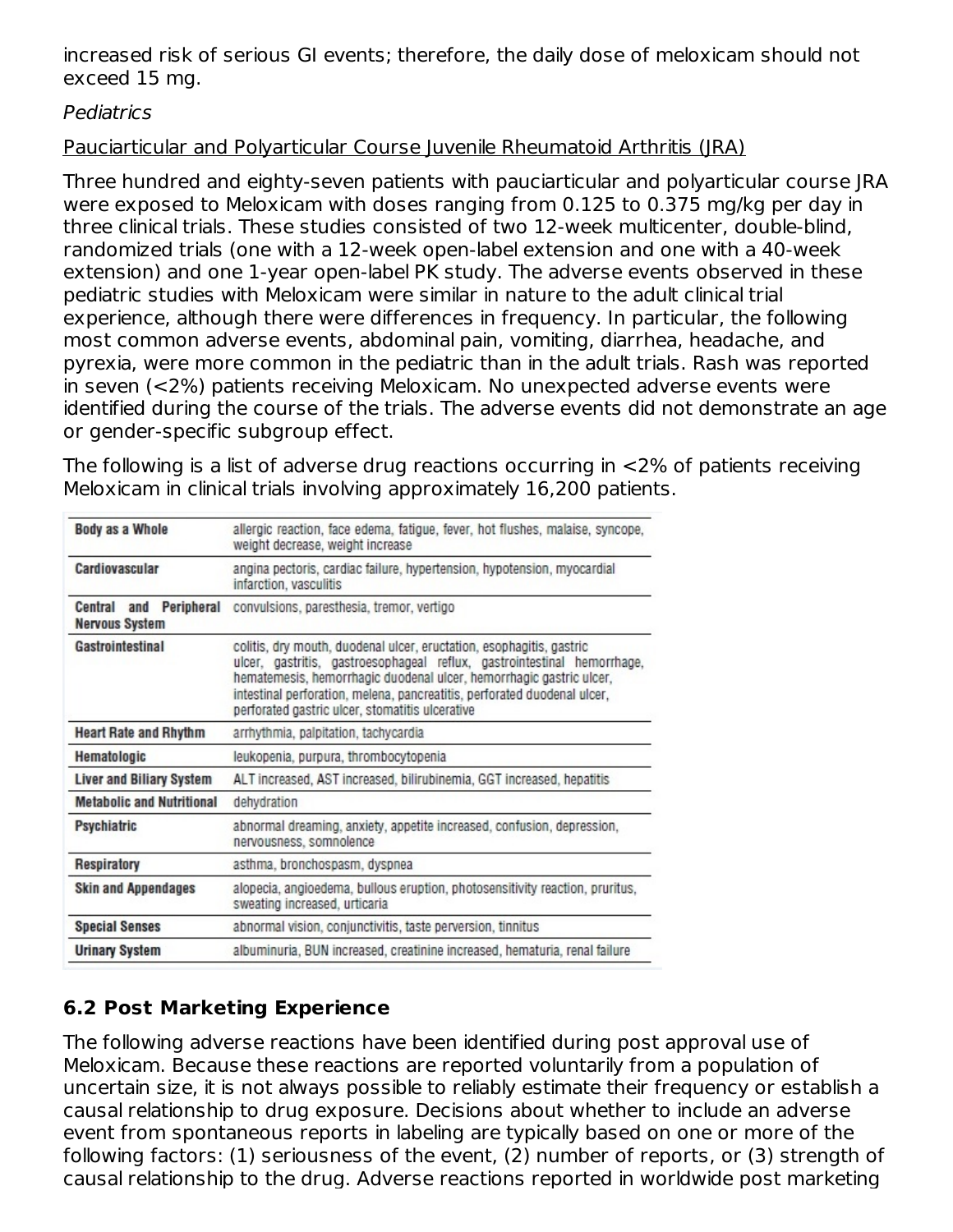causal relationship to the drug. Adverse reactions reported in worldwide post marketing experience or the literature include: acute urinary retention; agranulocytosis; alterations in mood (such as mood elevation); anaphylactoid reactions including shock; erythema multiforme; exfoliative dermatitis; interstitial nephritis; jaundice; liver failure; Stevens-Johnson syndrome; toxic epidermal necrolysis, and infertility female.

## **7 DRUG INTERACTIONS**

See Table 3 for clinically significant drug interactions with meloxicam. See also Warnings and Precautions (5.2, 5.6, 5.11) and Clinical Pharmacology (12.3).

## **Table 3 Clinically Significant Drug Interactions with Meloxicam**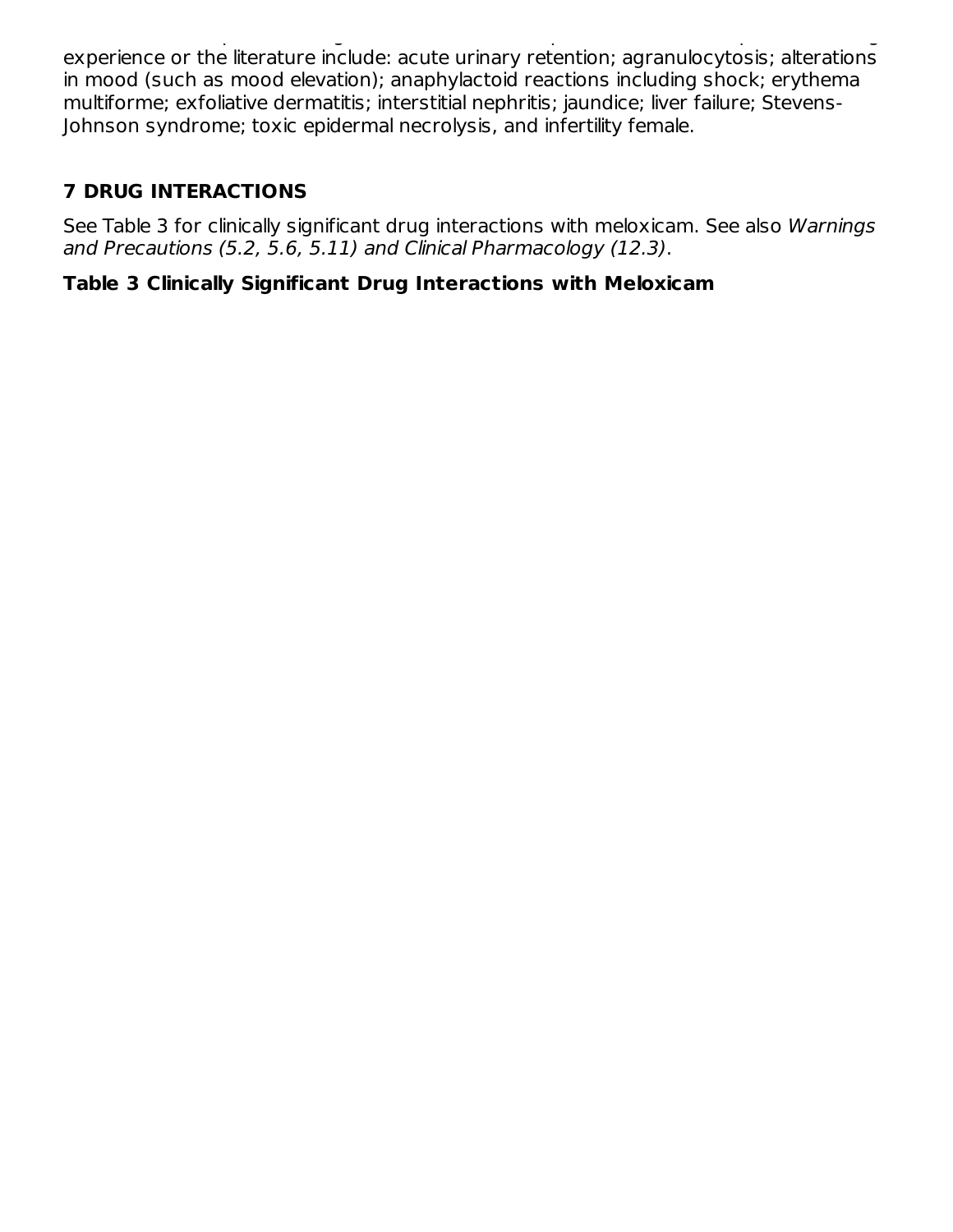|                                   | Drugs that Interfere with Hemostasis                                                                                                                                                                                                                                                                                                                                                                                                                                                                                                                                                     |
|-----------------------------------|------------------------------------------------------------------------------------------------------------------------------------------------------------------------------------------------------------------------------------------------------------------------------------------------------------------------------------------------------------------------------------------------------------------------------------------------------------------------------------------------------------------------------------------------------------------------------------------|
| <b>Olivical Impact:</b>           | . Meloxicam and anticoagulants such as warfarin have a synergistic effect on<br>bleeding. The concomitant use of meloxicam and anticoagulants have an<br>increased risk of serious bleeding compared to the use of either drug alone.<br>· Serotonin release by platelets plays an important role in hemostasis. Case-control<br>and cohort epidemiological studies showed that concomitant use of drugs that<br>interfere with serotonin reuptake and an NSAID may potentiate the risk of<br>bleeding more than an NSAID alone.                                                         |
| intervantion:                     | Monitor patients with concomitant use of Meloxicam with anticcagulants (e.g.,<br>warfarin), antiplatelet agents (e.g., aspirin), selective serotonin reuptake inhibitors<br>(SSRIs), and serotonin norepinephrine reuptake inhibitors (SNRIs) for signs of<br>bleeding [see Warnings and Precautions (5.11)].                                                                                                                                                                                                                                                                            |
| Aspirin                           |                                                                                                                                                                                                                                                                                                                                                                                                                                                                                                                                                                                          |
| <b>Olivical Impact:</b>           | Controlled clinical studies showed that the concomitant use of NSAIDs and analoesic<br>doses of aspirin does not produce any greater therapeutic effect than the use of<br>NSAIDs alone. In a clinical study, the concomitant use of an NSAID and aspirin<br>was associated with a significantly increased incidence of GI adverse reactions as<br>compared to use of the NSAID alone [see Warnings and Precautions (5.2)].                                                                                                                                                              |
| intervantion:                     | Concomitant use of Meloxicam and low dose aspirin or analgesic doses of aspirin<br>is not generally recommended because of the increased risk of bleeding [see<br>Warnings and Precautions (5.11).                                                                                                                                                                                                                                                                                                                                                                                       |
|                                   | Meloxicam is not a substitute for low dose aspirin for cardiovascular protection.                                                                                                                                                                                                                                                                                                                                                                                                                                                                                                        |
|                                   | ACE Inhibitors, Angiotensin Receptor Blockers, or Beta-Blockers                                                                                                                                                                                                                                                                                                                                                                                                                                                                                                                          |
| Clinical Impact:                  | . NSAIDs may diminish the antihypertensive effect of angiotensin converting<br>enzyme (ACE) inhibitors, angiotensin receptor blockers (ARBs), or beta-blockers<br>(including propranolol).<br>. In patients who are elderly, volume-depleted (including those on diuretic therapy).<br>or have renal impairment, coadministration of an NSAID with ACE inhibitors or<br>ARBs may result in deterioration of renal function, including possible acute renal<br>failure. These effects are usually reversible.                                                                             |
| intervantion:                     | · During concomitant use of Meloxicam and ACE inhibitors, ARBs, or beta-<br>blockers, monitor blood pressure to ensure that the desired blood pressure is<br>obtained.<br>. During concomitant use of Meloxicam and ACE inhibitors or ARBs in patients who<br>are elderly, volume-depleted, or have impaired renal function, monitor for signs of<br>worsening renal function (see Warnings and Precautions (5.6)).<br>. When these drugs are administered concomitantly, patients should be adequately<br>hydrated. Assess renal function at the beginning of the concomitant treatment |
|                                   | and periodically thereafter.                                                                                                                                                                                                                                                                                                                                                                                                                                                                                                                                                             |
| <b>Diuretics</b>                  |                                                                                                                                                                                                                                                                                                                                                                                                                                                                                                                                                                                          |
| Clinical Impact:                  | Clinical studies, as well as post-marketing observations, showed that NSAIDs<br>reduced the natriuretic effect of loop diuretics (e.g., furosemide) and thiazide<br>diuretics in some patients. This effect has been attributed to the NSAID inhibition<br>of renal prostaglandin synthesis. However, studies with furosemide agents and<br>meloxicam have not demonstrated a reduction in natriuretic effect. Furosemide<br>single and multiple dose pharmacodynamics and pharmacokinetics are not affected<br>by multiple doses of meloxicam.                                          |
| Intervention:                     | During concomitant use of Meloxicam with diuretics, observe patients for signs<br>of worsening renal function, in addition to assuring diuretic efficacy including<br>antihypertensive effects [see Warnings and Precautions (5.6)].                                                                                                                                                                                                                                                                                                                                                     |
| Lithium                           |                                                                                                                                                                                                                                                                                                                                                                                                                                                                                                                                                                                          |
| Clinical Impact:                  | NSAIDs have produced elevations in plasma lithium levels and reductions in renal<br>lithium clearance. The mean minimum lithium concentration increased 15%, and<br>the renal clearance decreased by approximately 20%. This effect has been attributed<br>to NSAID inhibition of renal prostaglandin synthesis (see Clinical Pharmacology<br>$(12.3)$ .                                                                                                                                                                                                                                 |
| intervention:                     | During concomitant use of Meloxicam and lithium, monitor patients for signs of<br>lithium toxicity.                                                                                                                                                                                                                                                                                                                                                                                                                                                                                      |
| Methotrexate                      |                                                                                                                                                                                                                                                                                                                                                                                                                                                                                                                                                                                          |
| Clinical Impact:<br>intervention: | Concomitant use of NSAIDs and methotrexate may increase the risk for methotrexate<br>toxicity (e.g., neutropenia, thrombocytopenia, renal dysfunction).<br>During concomitant use of Meloxicam and methotrexate, monitor patients for                                                                                                                                                                                                                                                                                                                                                    |
|                                   | methotrexate toxicity.                                                                                                                                                                                                                                                                                                                                                                                                                                                                                                                                                                   |
| Cyclosporine                      |                                                                                                                                                                                                                                                                                                                                                                                                                                                                                                                                                                                          |
| Clinical Impact:                  | Concomitant use of Meloxicam and cyclosporine may increase cyclosporine's<br>nephrotoxicity.                                                                                                                                                                                                                                                                                                                                                                                                                                                                                             |
| intervention:                     | During concomitant use of Meloxicam and cyclosporine, monitor patients for signs<br>of worsening renal function.                                                                                                                                                                                                                                                                                                                                                                                                                                                                         |
| <b>NSAIDs and Salicylates</b>     |                                                                                                                                                                                                                                                                                                                                                                                                                                                                                                                                                                                          |
| Clinical Impact:                  | Concomitant use of meloxicam with other NSAIDs or salicylates (e.g., diflunisal,<br>salsalate) increases the risk of GI toxicity, with little or no increase in efficacy [see<br>Warnings and Precautions (5.2)].                                                                                                                                                                                                                                                                                                                                                                        |
| intervention:                     | The concomitant use of meloxicam with other NSAIDs or salicylates is not<br>recommended.                                                                                                                                                                                                                                                                                                                                                                                                                                                                                                 |
| Pemetrexed                        |                                                                                                                                                                                                                                                                                                                                                                                                                                                                                                                                                                                          |
| Clinical Impact:                  | Concomitant use of Meloxicam and pemetrexed may increase the risk of<br>pemetrexed-associated myelosuppression, renal, and GI toxicity (see the<br>pemetrexed prescribing information).                                                                                                                                                                                                                                                                                                                                                                                                  |
| intervention:                     | During concomitant use of Meloxicam and pemetrexed, in patients with renal<br>impairment whose creatinine clearance ranges from 45 to 79 mL/min, monitor for<br>myelosuppression, renal and GI toxicity.                                                                                                                                                                                                                                                                                                                                                                                 |
|                                   | Patients taking meloxicam should interrupt dosing for at least five days before, the<br>day of, and two days following pemetrexed administration,<br>In patients with creatinine clearance below 45 mL/min, the concomitant                                                                                                                                                                                                                                                                                                                                                              |
|                                   | administration of meloxicam with pemetrexed is not recommended.                                                                                                                                                                                                                                                                                                                                                                                                                                                                                                                          |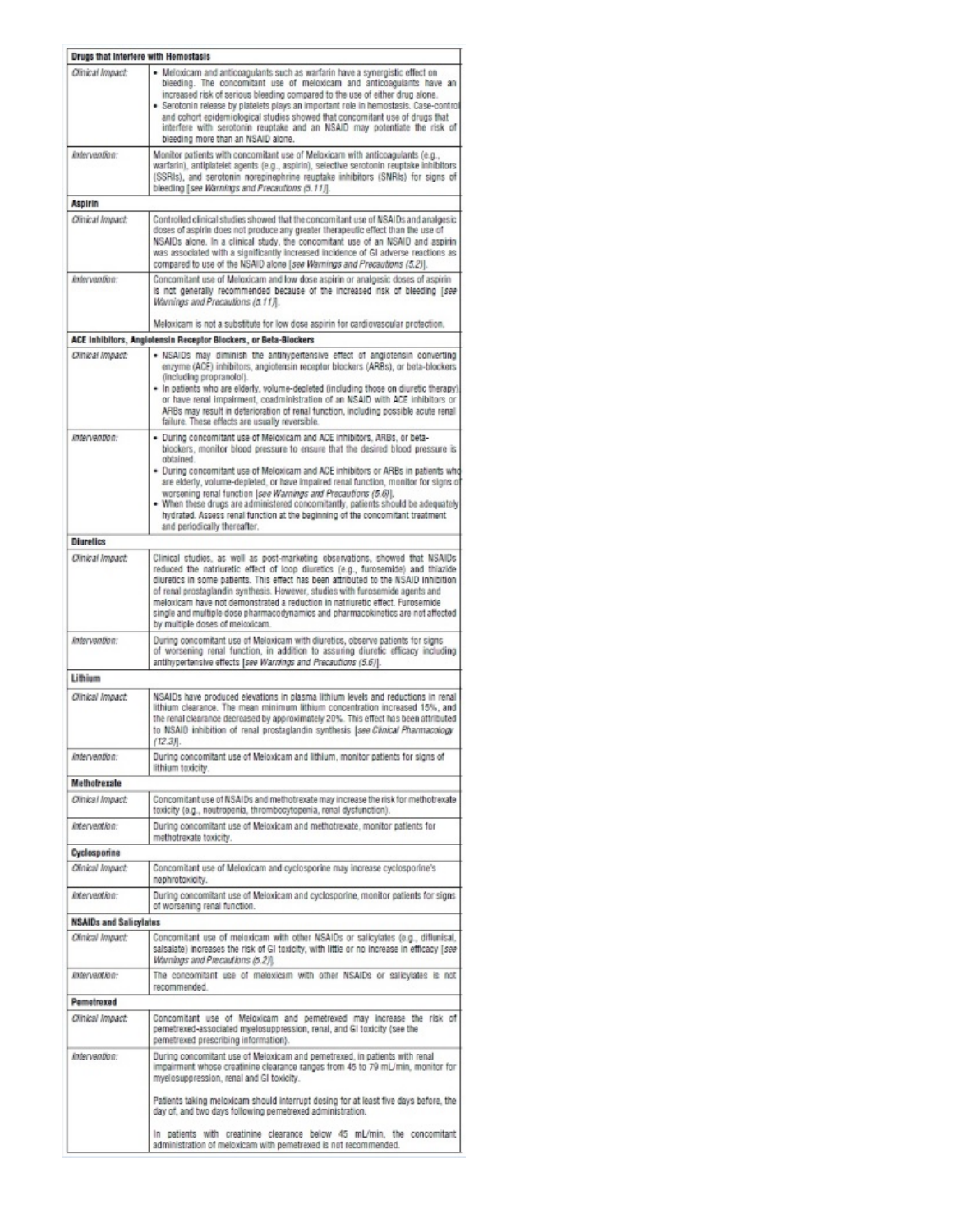## **8 USE IN SPECIFIC POPULATIONS**

### **8.1 Pregnancy**

#### Risk Summary

Use of NSAIDs, including Meloxicam, during the third trimester of pregnancy increases the risk of premature closure of the fetal ductus arteriosus. Avoid use of NSAIDs, including Meloxicam, in pregnant women starting at 30 weeks of gestation (third trimester) [see Warnings and Precautions (5.10)].

There are no adequate and well-controlled studies of Meloxicam in pregnant women. Data from observational studies regarding potential embryofetal risks of NSAID use in women in the first or second trimesters of pregnancy are inconclusive. In the general U.S. population, all clinically recognized pregnancies, regardless of drug exposure, have a background rate of 2-4% for major malformations, and 15-20% for pregnancy loss.

In animal reproduction studies, embryofetal death was observed in rats and rabbits treated during the period of organogenesis with meloxicam at oral doses equivalent to 0.65- and 6.5-times the maximum recommended human dose (MRHD) of Meloxicam. Increased incidence of septal heart defects were observed in rabbits treated throughout embryogenesis with meloxicam at an oral dose equivalent to 78-times the MRHD. In preand post-natal reproduction studies, there was an increased incidence of dystocia, delayed parturition, and decreased offspring survival at 0.08-times MRHD of meloxicam. No teratogenic effects were observed in rats and rabbits treated with meloxicam during organogenesis at an oral dose equivalent to 2.6 and 26-times the MRHD [see Data].

Based on animal data, prostaglandins have been shown to have an important role in endometrial vascular permeability, blastocyst implantation, and decidualization. In animal studies, administration of prostaglandin synthesis inhibitors, such as meloxicam, resulted in increased pre- and post-implantation loss.

### Clinical Considerations

### Labor or Delivery

There are no studies on the effects of Meloxicam during labor or delivery. In animal studies, NSAIDs, including meloxicam, inhibit prostaglandin synthesis, cause delayed parturition, and increase the incidence of stillbirth.

### Data

### Animal Data

Meloxicam was not teratogenic when administered to pregnant rats during fetal organogenesis at oral doses up to 4 mg/kg/day (2.6-fold greater than the MRHD of 15 mg of Meloxicam based on BSA comparison). Administration of meloxicam to pregnant rabbits throughout embryogenesis produced an increased incidence of septal defects of the heart at an oral dose of 60 mg/kg/day (78-fold greater than the MRHD based on BSA comparison). The no effect level was 20 mg/kg/day (26-fold greater than the MRHD based on BSA conversion). In rats and rabbits, embryolethality occurred at oral meloxicam doses of 1 mg/kg/day and 5 mg/kg/day, respectively (0.65 and 6.5-fold greater, respectively, than the MRHD based on BSA comparison) when administered throughout organogenesis.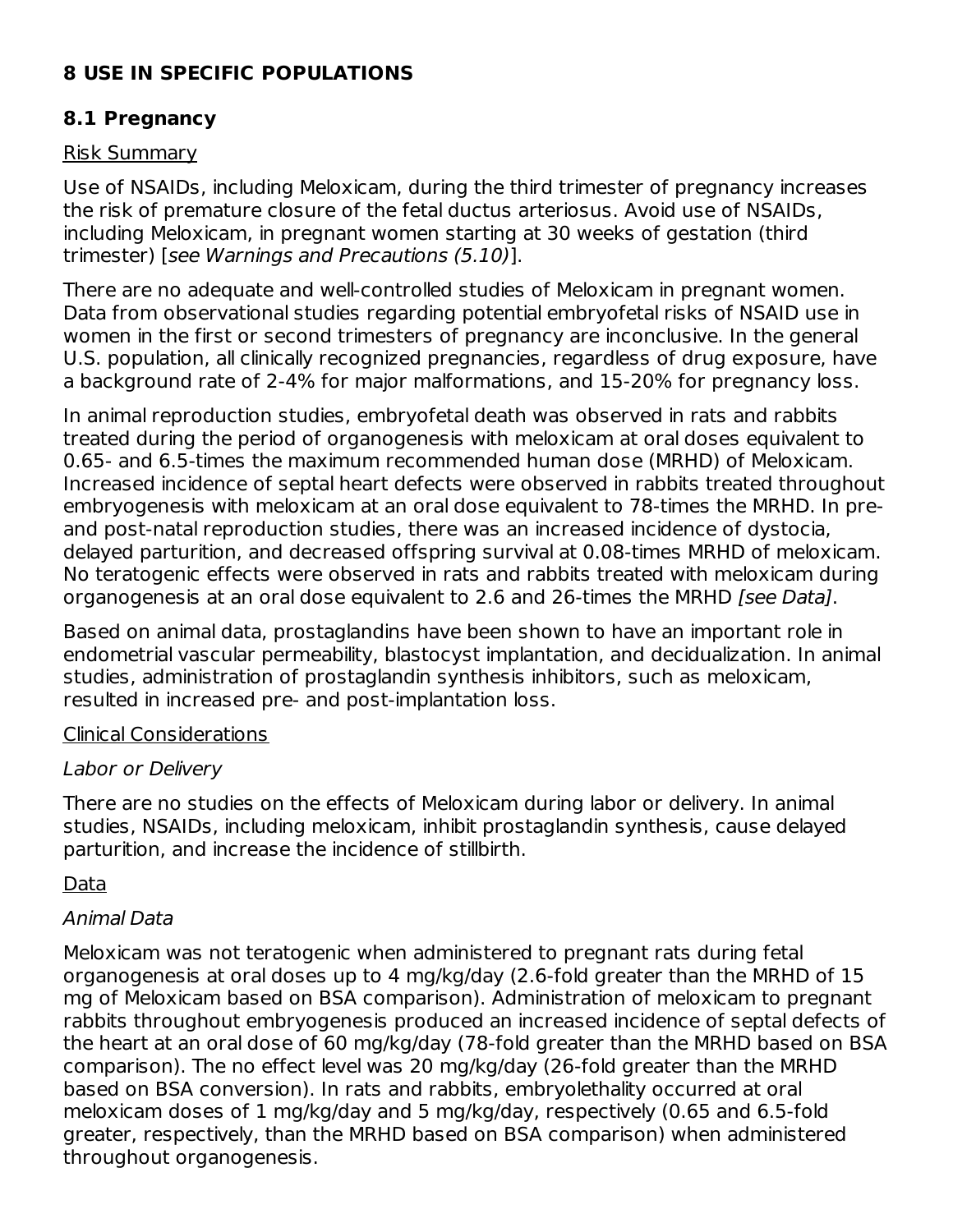Oral administration of meloxicam to pregnant rats during late gestation through lactation increased the incidence of dystocia, delayed parturition, and decreased offspring survival at meloxicam doses of 0.125 mg/kg/day or greater (0.08-times MRHD based on BSA comparison).

## **8.2 Lactation**

Risk Summary

There are no human data available on whether meloxicam is present in human milk, or on the effects on breastfed infants, or on milk production. The developmental and health benefits of breastfeeding should be considered along with the mother's clinical need for Meloxicam and any potential adverse effects on the breastfed infant from the Meloxicam or from the underlying maternal condition.

Data

Animal Data

Meloxicam was present in the milk of lactating rats at concentrations higher than those in plasma.

## **8.3 Females and Males of Reproductive Potential**

**Infertility** 

### Females

Based on the mechanism of action, the use of prostaglandin-mediated NSAIDs, including Meloxicam, may delay or prevent rupture of ovarian follicles, which has been associated with reversible infertility in some women. Published animal studies have shown that administration of prostaglandin synthesis inhibitors has the potential to disrupt prostaglandin-mediated follicular rupture required for ovulation. Small studies in women treated with NSAIDs have also shown a reversible delay in ovulation. Consider withdrawal of NSAIDs, including Meloxicam, in women who have difficulties conceiving or who are undergoing investigation of infertility.

## **8.4 Pediatric Use**

The safety and effectiveness of meloxicam in pediatric JRA patients from 2 to 17 years of age has been evaluated in three clinical trials [see Dosage and Administration (2.3), Adverse Reactions (6.1) and Clinical Studies (14.2)].

## **8.5 Geriatric Use**

Elderly patients, compared to younger patients, are at greater risk for NSAID-associated serious cardiovascular, gastrointestinal, and/or renal adverse reactions. If the anticipated benefit for the elderly patient outweighs these potential risks, start dosing at the low end of the dosing range, and monitor patients for adverse effects [see Warnings] and Precautions (5.1, 5.2, 5.3, 5.6, 5.13)].

## **8.6 Hepatic Impairment**

No dose adjustment is necessary in patients with mild to moderate hepatic impairment. Patients with severe hepatic impairment have not been adequately studied. Since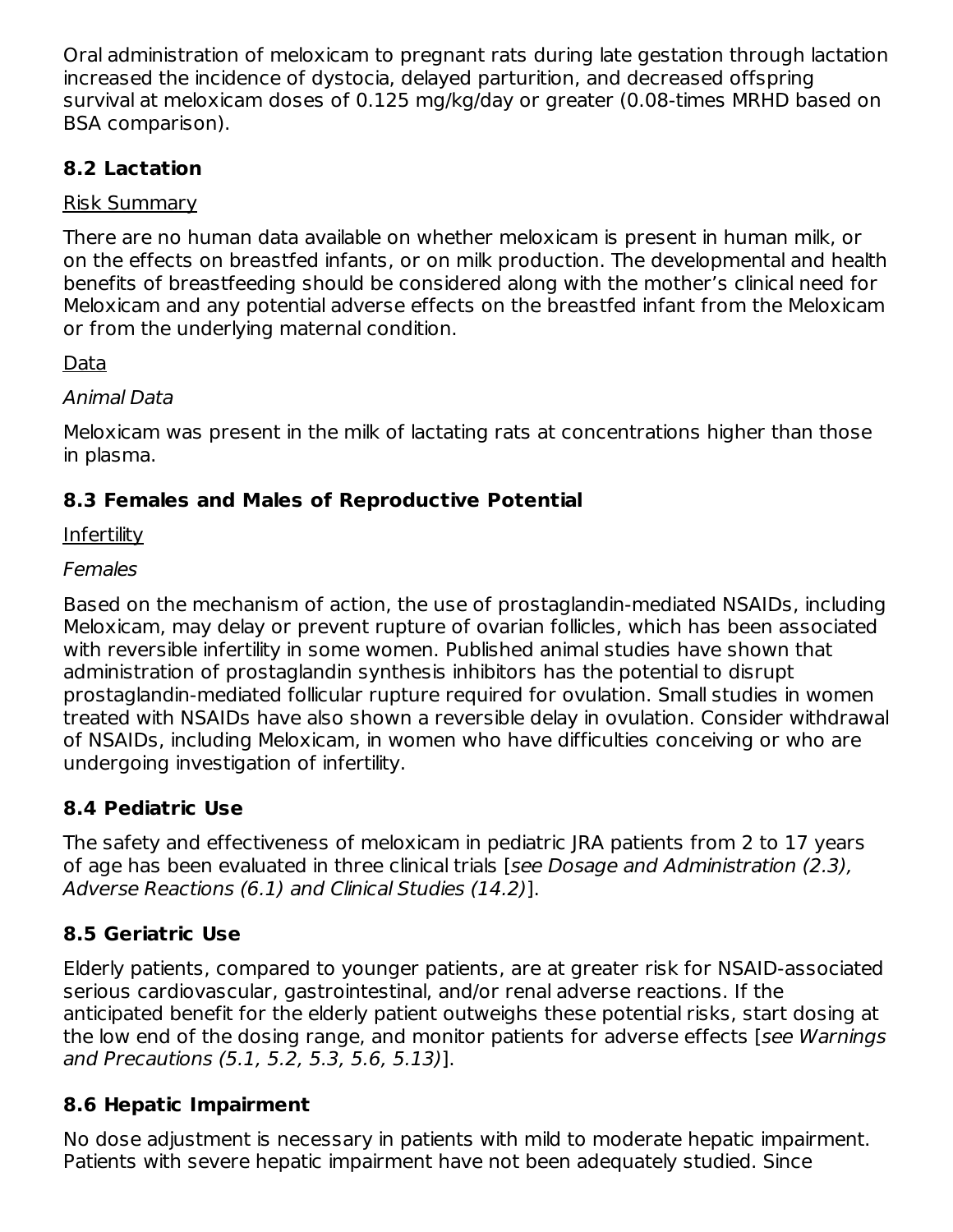meloxicam is significantly metabolized in the liver and hepatotoxicity may occur, use meloxicam with caution in patients with hepatic impairment [see Warnings and Precautions (5.3) and Clinical Pharmacology (12.3)].

## **8.7 Renal Impairment**

No dose adjustment is necessary in patients with mild to moderate renal impairment. Patients with severe renal impairment have not been studied. The use of Meloxicam in subjects with severe renal impairment is not recommended. In patients on hemodialysis, meloxicam should not exceed 7.5 mg per day. Meloxicam is not dialyzable [see Dosage and Administration (2.1) and Clinical Pharmacology (12.3)].

## **10 OVERDOSAGE**

Symptoms following acute NSAID overdosages have been typically limited to lethargy, drowsiness, nausea, vomiting, and epigastric pain, which have been generally reversible with supportive care. Gastrointestinal bleeding has occurred. Hypertension, acute renal failure, respiratory depression, and coma have occurred, but were rare [see Warnings] and Precautions (5.1, 5.2, 5.4, 5.6)].

Manage patients with symptomatic and supportive care following an NSAID overdosage. There are no specific antidotes. Consider emesis and/or activated charcoal (60 to 100 grams in adults, 1 to 2 grams per kg of body weight in pediatric patients) and/or osmotic cathartic in symptomatic patients seen within four hours of ingestion or in patients with a large overdosage (5 to 10 times the recommended dosage). Forced diuresis, alkalinization of urine, hemodialysis, or hemoperfusion may not be useful due to high protein binding.

There is limited experience with meloxicam overdosage. Cholestyramine is known to accelerate the clearance of meloxicam. Accelerated removal of meloxicam by 4 g oral doses of cholestyramine given three times a day was demonstrated in a clinical trial. Administration of cholestyramine may be useful following an overdosage.

For additional information about overdosage treatment, call a poison control center (1- 800-222-1222).

# **11 DESCRIPTION**

Meloxicam Tablets USP are a nonsteroidal anti-inflammatory drug (NSAID). Each tablet contains 7.5 mg or 15 mg meloxicam for oral administration. Meloxicam is chemically designated as 4-hydroxy-2-methyl-N-(5-methyl-2-thiazolyl)-2H-1,2-benzothiazine-3 carboxamide-1,1-dioxide. The molecular weight is 351.4. Its empirical formula is  $C_{14}H_{13}N_3O_4S_2$  and it has the following structural formula: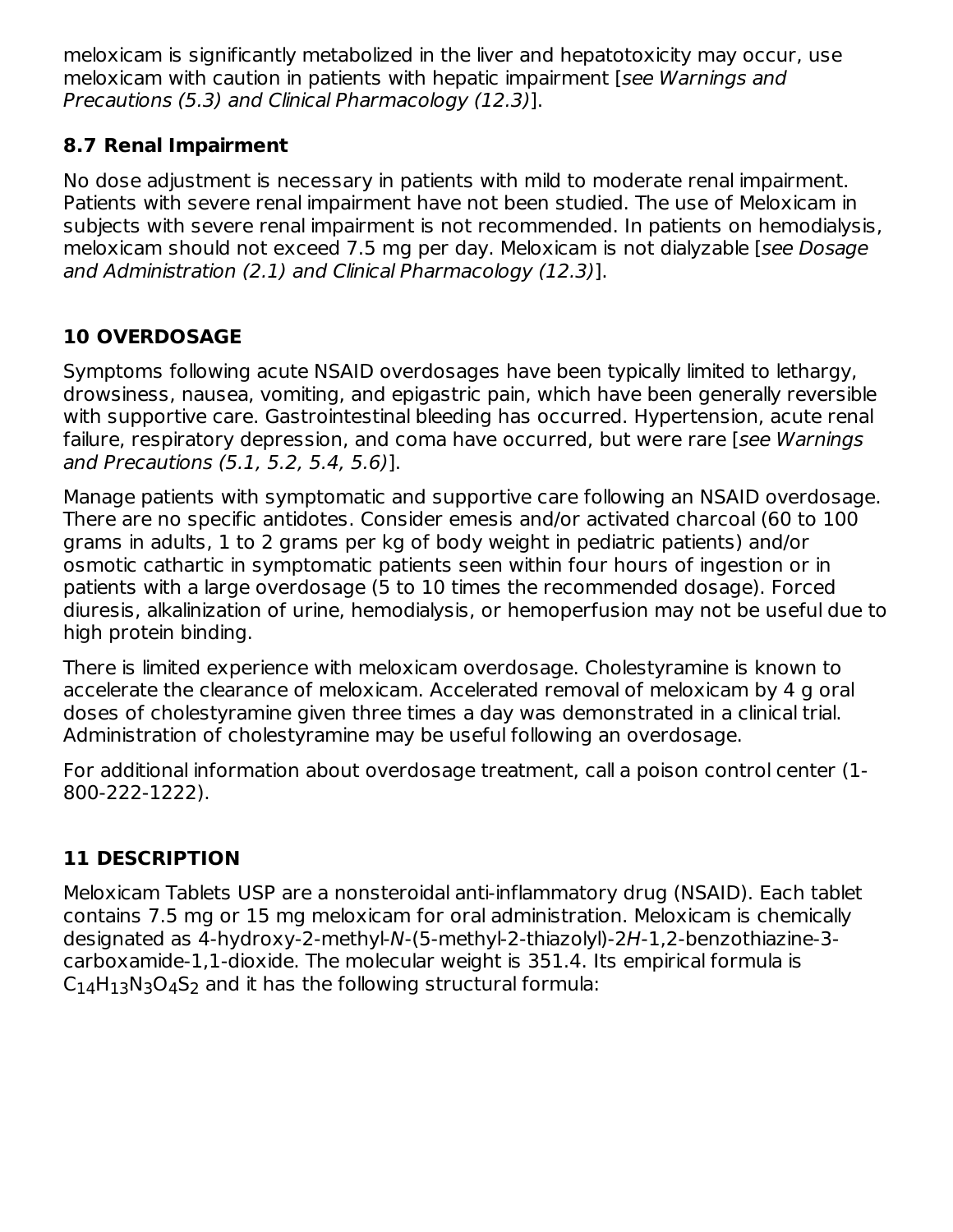

Meloxicam is a pastel yellow solid, practically insoluble in water, with higher solubility observed in strong acids and bases. It is very slightly soluble in methanol. Meloxicam has an apparent partition coefficient (log P)<sub>app</sub> = 0.1 in n-octanol/buffer pH 7.4. Meloxicam has pKa values of 1.1 and 4.2.

Meloxicam is available as a tablet for oral administration containing 7.5 mg or 15 mg meloxicam.

The inactive ingredients in Meloxicam tablets USP include colloidal silicon dioxide, crospovidone, lactose monohydrate, magnesium stearate, microcrystalline cellulose, povidone and sodium citrate dihydrate.

## **12 CLINICAL PHARMACOLOGY**

### **12.1 Mechanism of Action**

Meloxicam has analgesic, anti-inflammatory, and antipyretic properties.

The mechanism of action of Meloxicam, like that of other NSAIDs, is not completely understood but involves inhibition of cyclooxygenase (COX-1 and COX-2).

Meloxicam is a potent inhibitor of prostaglandin synthesis in vitro. Meloxicam concentrations reached during therapy have produced in vivo effects. Prostaglandins sensitize afferent nerves and potentiate the action of bradykinin in inducing pain in animal models. Prostaglandins are mediators of inflammation. Because meloxicam is an inhibitor of prostaglandin synthesis, its mode of action may be due to a decrease of prostaglandins in peripheral tissues.

### **12.3 Pharmacokinetics**

### Absorption

The absolute bioavailability of meloxicam capsules was 89% following a single oral dose of 30 mg compared with 30 mg IV bolus injection. Following single intravenous doses,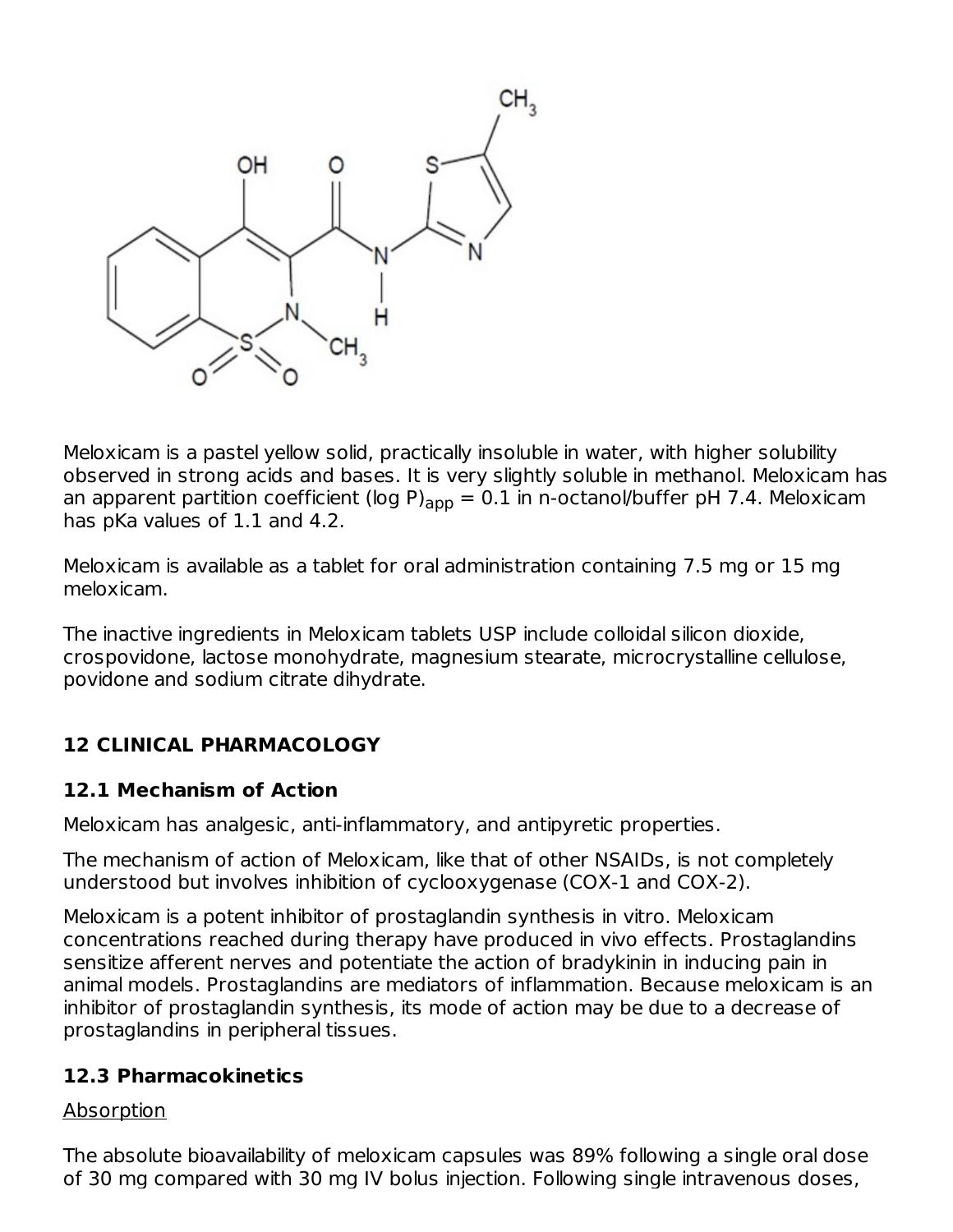of 30 mg compared with 30 mg IV bolus injection. Following single intravenous doses, dose-proportional pharmacokinetics were shown in the range of 5 mg to 60 mg. After multiple oral doses the pharmacokinetics of meloxicam capsules were dose-proportional over the range of 7.5 mg to 15 mg. Mean C<sub>max</sub> was achieved within four to five hours after a 7.5 mg meloxicam tablet was taken under fasted conditions, indicating a prolonged drug absorption. With multiple dosing, steady-state concentrations were reached by Day 5. A second meloxicam concentration peak occurs around 12 to 14 hours post-dose suggesting biliary recycling.

Meloxicam capsules have been shown to be bioequivalent to Meloxicam tablets.

|                                                  |          | <b>Steady State</b>                             |                               |                                 |                              | Single Dose                          |
|--------------------------------------------------|----------|-------------------------------------------------|-------------------------------|---------------------------------|------------------------------|--------------------------------------|
| Pharmacokinetic<br><b>Parameters</b><br>$(\%CV)$ |          | Healthy<br>male<br>adults<br>(Fed) <sup>2</sup> | Elderly<br>males<br>$(Fed)^2$ | Elderly<br>females<br>$(Fed)^2$ | Renal<br>failure<br>(Fasted) | Hepatic<br>insufficiency<br>(Fasted) |
|                                                  |          | $7.5 \text{ mg}^3$<br>tablets                   | 15 <sub>mg</sub><br>capsules  | 15 <sub>mg</sub><br>capsules    | 15 mg<br>capsules            | 15 <sub>mg</sub><br>capsules         |
| N                                                |          | 18                                              | 5                             | 8                               | 12                           | 12                                   |
| $C_{\text{max}}$                                 | [µg/mL]  | 1.05(20)                                        | 2.3(59)                       | 3.2(24)                         | 0.59(36)                     | 0.84(29)                             |
| t <sub>max</sub>                                 | [h]      | 4.9(8)                                          | 5(12)                         | 6(27)                           | 4(65)                        | 10 (87)                              |
| $t_{1/2}$                                        | [h]      | 20.1 (29)                                       | 21(34)                        | 24 (34)                         | 18 (46)                      | 16 (29)                              |
| CL/f                                             | [mL/min] | 8.8(29)                                         | 9.9(76)                       | 5.1(22)                         | 19 (43)                      | 11 (44)                              |
| $V_z/f^4$                                        | [L]      | 14.7 (32)                                       | 15 (42)                       | 10 (30)                         | 26 (44)                      | 14 (29)                              |

Table 4 Single Dose and Steady-State Pharmacokinetic Parameters for Oral 7.5 mg and 15 mg Meloxicam (Mean and % CV)1

<sup>1</sup> The parameter values in the table are from various studies  $\frac{2}{3}$  not under high fat conditions

<sup>3</sup> Meloxicam tablets

 $4 V<sub>7</sub>/f = Dose/(AUC • K<sub>el</sub>)$ 

## Food and Antacid Effects

Administration of meloxicam capsules following a high fat breakfast (75 g of fat) resulted in mean peak drug levels (i.e.,  $\mathsf{C}_{\mathsf{max}}$ ) being increased by approximately 22% while the extent of absorption (AUC) was unchanged. The time to maximum concentration (T $_{\sf max}$ ) was achieved between 5 and 6 hours. No pharmacokinetic interaction was detected with concomitant administration of antacids. Based on these results, Meloxicam can be administered without regard to timing of meals or concomitant administration of antacids.

## **Distribution**

The mean volume of distribution (Vss) of meloxicam is approximately 10 L. Meloxicam is  $\sim$ 99.4% bound to human plasma proteins (primarily albumin) within the therapeutic dose range. The fraction of protein binding is independent of drug concentration, over the clinically relevant concentration range, but decreases to  $\sim$ 99% in patients with renal disease. Meloxicam penetration into human red blood cells, after oral dosing, is less than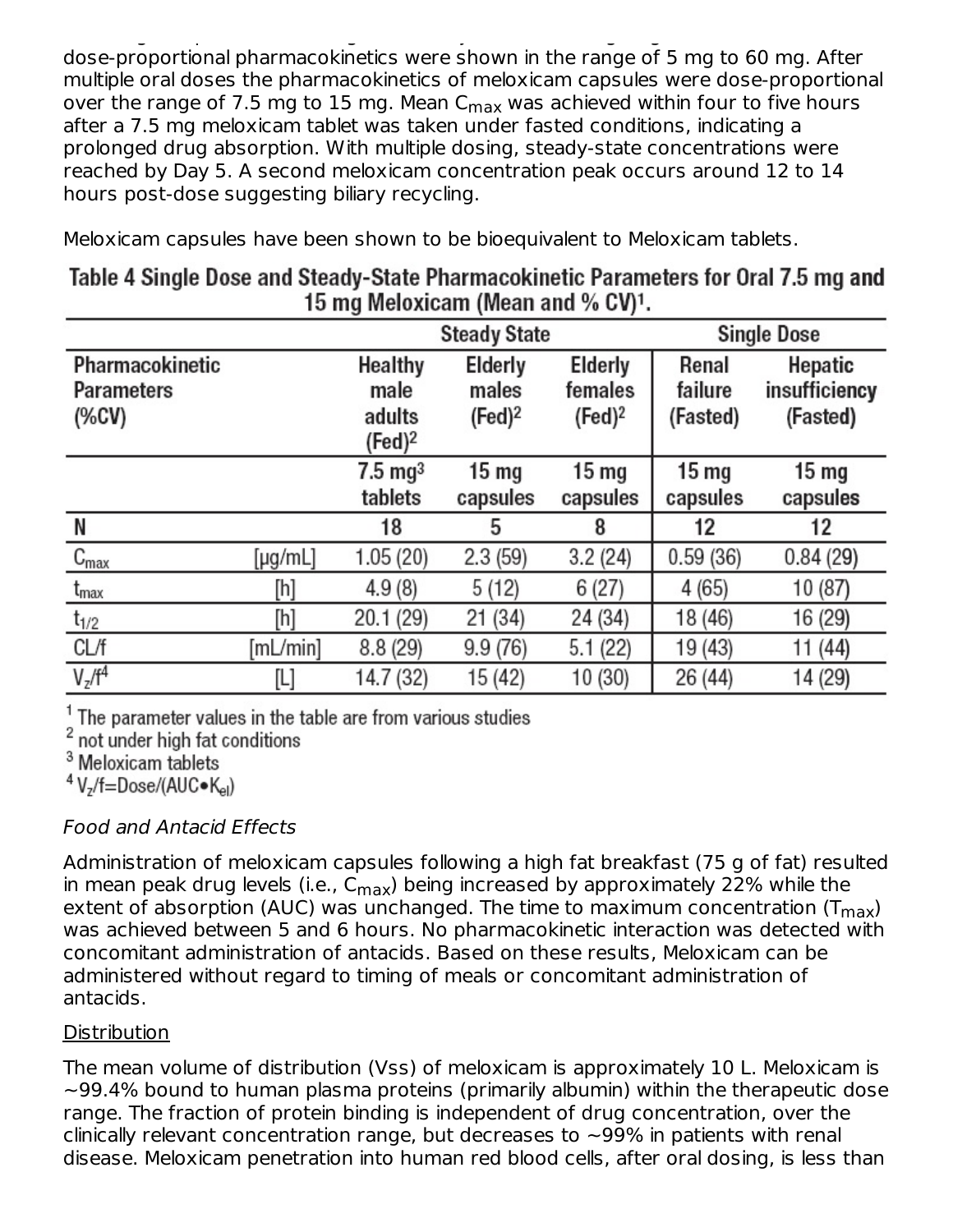10%. Following a radiolabeled dose, over 90% of the radioactivity detected in the plasma was present as unchanged meloxicam.

Meloxicam concentrations in synovial fluid, after a single oral dose, range from 40% to 50% of those in plasma. The free fraction in synovial fluid is 2.5 times higher than in plasma, due to the lower albumin content in synovial fluid as compared to plasma. The significance of this penetration is unknown.

### **Elimination**

### Metabolism

Meloxicam is extensively metabolized in the liver. Meloxicam metabolites include 5' carboxy meloxicam (60% of dose), from P-450 mediated metabolism formed by oxidation of an intermediate metabolite 5'-hydroxymethyl meloxicam which is also excreted to a lesser extent (9% of dose). In vitro studies indicate that CYP2C9 (cytochrome P450 metabolizing enzyme) plays an important role in this metabolic pathway with a minor contribution of the CYP3A4 isozyme. Patients' peroxidase activity is probably responsible for the other two metabolites which account for 16% and 4% of the administered dose, respectively. All the four metabolites are not known to have any in vivo pharmacological activity.

### Excretion

Meloxicam excretion is predominantly in the form of metabolites, and occurs to equal extents in the urine and feces. Only traces of the unchanged parent compound are excreted in the urine (0.2%) and feces (1.6%). The extent of the urinary excretion was confirmed for unlabeled multiple 7.5 mg doses: 0.5%, 6%, and 13% of the dose were found in urine in the form of meloxicam, and the 5'-hydroxymethyl and 5'-carboxy metabolites, respectively. There is significant biliary and/or enteral secretion of the drug. This was demonstrated when oral administration of cholestyramine following a single IV dose of meloxicam decreased the AUC of meloxicam by 50%.

The mean elimination half-life (t $_{\rm 1/2}$ ) ranges from 15 hours to 20 hours. The elimination half-life is constant across dose levels indicating linear metabolism within the therapeutic dose range. Plasma clearance ranges from 7 to 9 mL/min.

### Specific Populations

### Pediatric

After single (0.25 mg/kg) dose administration and after achieving steady state (0.375 mg/kg/day), there was a general trend of approximately 30% lower exposure in younger patients (2 to 6 years old) as compared to the older patients (7 to 16 years old). The older patients had meloxicam exposures similar (single dose) or slightly reduced (steady state) to those in the adult patients, when using AUC values normalized to a dose of 0.25 mg/kg [see Dosage and Administration (2.4)]. The meloxicam mean (SD) elimination half-life was 15.2 (10.1) and 13.0 hours (3.0) for the 2 to 6 year old patients, and 7 to 16 year old patients, respectively.

In a covariate analysis, utilizing population pharmacokinetics body-weight, but not age, was the single predictive covariate for differences in the meloxicam apparent oral plasma clearance. The body-weight normalized apparent oral clearance values were adequate predictors of meloxicam exposure in pediatric patients.

The pharmacokinetics of Meloxicam in pediatric patients under 2 years of age have not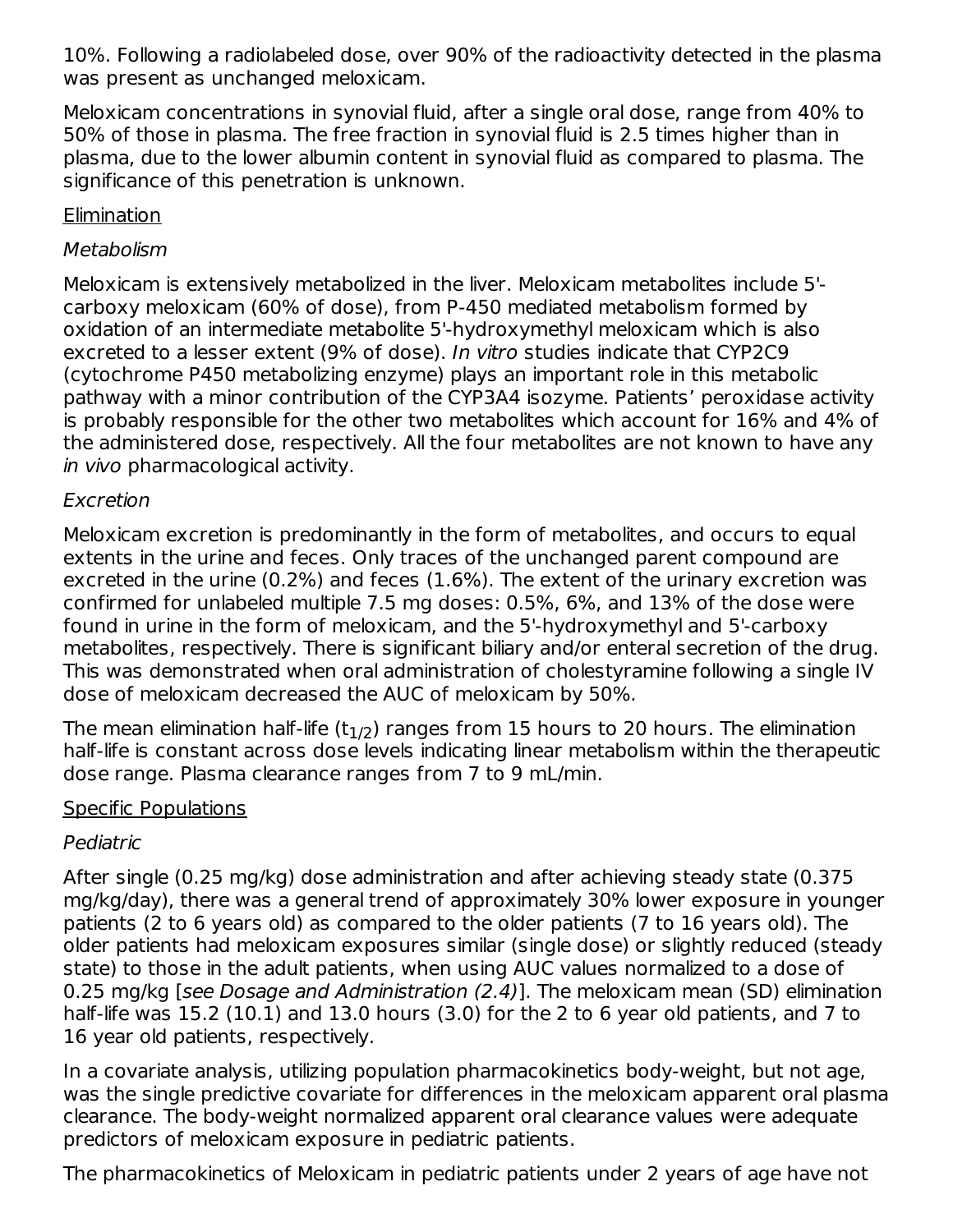#### been investigated.

#### Geriatric

Elderly males (≥65 years of age) exhibited meloxicam plasma concentrations and steady-state pharmacokinetics similar to young males. Elderly females (≥65 years of age) had a 47% higher AUC<sub>ss</sub> and 32% higher C<sub>max</sub>,ss as compared to younger females (≤55 years of age) after body weight normalization. Despite the increased total concentrations in the elderly females, the adverse event profile was comparable for both elderly patient populations. A smaller free fraction was found in elderly female patients in comparison to elderly male patients.

#### Sex

Young females exhibited slightly lower plasma concentrations relative to young males. After single doses of 7.5 mg Meloxicam, the mean elimination half-life was 19.5 hours for the female group as compared to 23.4 hours for the male group. At steady state, the data were similar (17.9 hours vs 21.4 hours). This pharmacokinetic difference due to gender is likely to be of little clinical importance. There was linearity of pharmacokinetics and no appreciable difference in the  $\mathsf{C}_{\mathsf{max}}$  or  $\mathsf{T}_{\mathsf{max}}$  across genders.

#### Hepatic Impairment

Following a single 15 mg dose of meloxicam there was no marked difference in plasma concentrations in patients with mild (Child-Pugh Class I) or moderate (Child-Pugh Class II) hepatic impairment compared to healthy volunteers. Protein binding of meloxicam was not affected by hepatic impairment. No dosage adjustment is necessary in patients with mild to moderate hepatic impairment. Patients with severe hepatic impairment (Child-Pugh Class III) have not been adequately studied [see Warnings and Precautions (5.3) and Use in Specific Populations (8.6)].

#### Renal Impairment

Meloxicam pharmacokinetics have been investigated in subjects with mild and moderate renal impairment. Total drug plasma concentrations of meloxicam decreased and total clearance of meloxicam increased with the degree of renal impairment while free AUC values were similar in all groups. The higher meloxicam clearance in subjects with renal impairment may be due to increased fraction of unbound meloxicam which is available for hepatic metabolism and subsequent excretion. No dosage adjustment is necessary in patients with mild to moderate renal impairment. Patients with severe renal impairment have not been adequately studied. The use of Meloxicam in subjects with severe renal impairment is not recommended [see Dosage and Administration (2.5), Warnings and Precautions (5.6) and Use in Specific Populations (8.7)].

### Hemodialysis

Following a single dose of meloxicam, the free  $\mathsf{C}_{\mathsf{max}}$  plasma concentrations were higher in patients with renal failure on chronic hemodialysis (1% free fraction) in comparison to healthy volunteers (0.3% free fraction). Hemodialysis did not lower the total drug concentration in plasma; therefore, additional doses are not necessary after hemodialysis. Meloxicam is not dialyzable [see Dosage and Administration (2.1) and Use in Specific Populations (8.7)].

#### Drug Interaction Studies

Aspirin: When NSAIDs were administered with aspirin, the protein binding of NSAIDs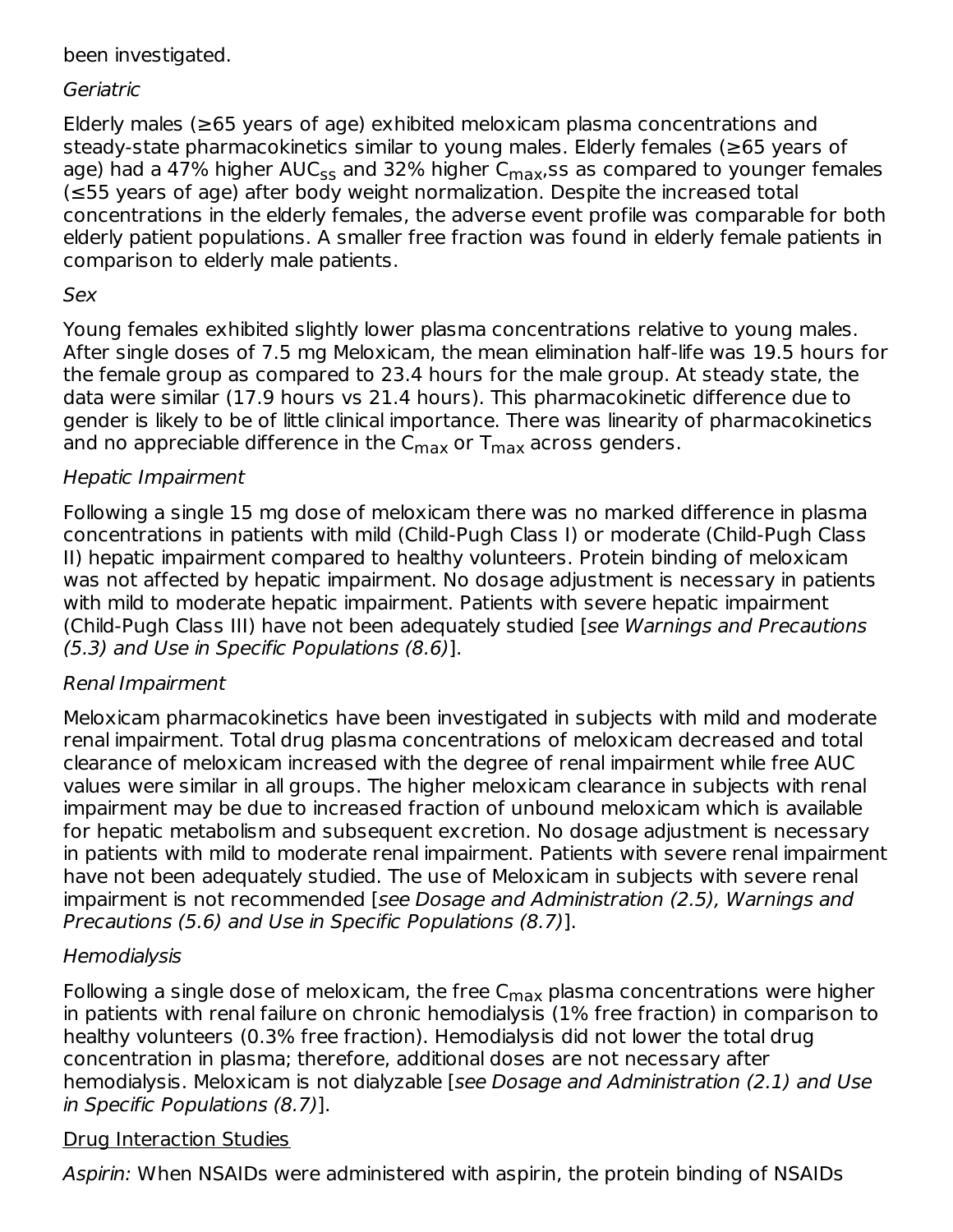were reduced, although the clearance of free NSAID was not altered. When Meloxicam is administered with aspirin (1000 mg three times daily) to healthy volunteers, it tended to increase the AUC (10%) and C $_{\sf max}$  (24%) of meloxicam. The clinical significance of this interaction is not known. See Table 3 for clinically significant drug interactions of NSAIDs with aspirin [see Drug Interactions (7)].

Cholestyramine: Pretreatment for four days with cholestyramine significantly increased the clearance of meloxicam by 50%. This resulted in a decrease in  ${\rm t}_{\rm 1/2}$ , from 19.2 hours to 12.5 hours, and a 35% reduction in AUC. This suggests the existence of a recirculation pathway for meloxicam in the gastrointestinal tract. The clinical relevance of this interaction has not been established.

Cimetidine: Concomitant administration of 200 mg cimetidine four times daily did not alter the single-dose pharmacokinetics of 30 mg meloxicam.

Digoxin: Meloxicam 15 mg once daily for 7 days did not alter the plasma concentration profile of digoxin after β-acetyldigoxin administration for 7 days at clinical doses. In vitro testing found no protein binding drug interaction between digoxin and meloxicam.

Lithium: In a study conducted in healthy subjects, mean pre-dose lithium concentration and AUC were increased by 21% in subjects receiving lithium doses ranging from 804 to 1072 mg twice daily with meloxicam 15 mg QD every day as compared to subjects receiving lithium alone [see Drug Interactions (7)].

Methotrexate: A study in 13 rheumatoid arthritis (RA) patients evaluated the effects of multiple doses of meloxicam on the pharmacokinetics of methotrexate taken once weekly. Meloxicam did not have a significant effect on the pharmacokinetics of single doses of methotrexate. In vitro, methotrexate did not displace meloxicam from its human serum binding sites [see Drug Interactions (7)].

Warfarin: The effect of meloxicam on the anticoagulant effect of warfarin was studied in a group of healthy subjects receiving daily doses of warfarin that produced an INR (International Normalized Ratio) between 1.2 and 1.8. In these subjects, meloxicam did not alter warfarin pharmacokinetics and the average anticoagulant effect of warfarin as determined by prothrombin time. However, one subject showed an increase in INR from 1.5 to 2.1. Caution should be used when administering Meloxicam with warfarin since patients on warfarin may experience changes in INR and an increased risk of bleeding complications when a new medication is introduced [see Drug Interactions (7)].

## **13 NONCLINICAL TOXICOLOGY**

### **13.1 Carcinogenesis, Mutagenesis, Impairment of Fertility**

#### Carcinogenesis

There was no increase in tumor incidence in long-term carcinogenicity studies in rats (104 weeks) and mice (99 weeks) administered meloxicam at oral doses up to 0.8 mg/kg/day in rats and up to 8.0 mg/kg/day in mice (up to 0.5-and 2.6-times, respectively, the maximum recommended human dose [MRHD] of 15 mg/day Meloxicam based on body surface area [BSA] comparison).

#### Mutagenesis

Meloxicam was not mutagenic in an Ames assay, or clastogenic in a chromosome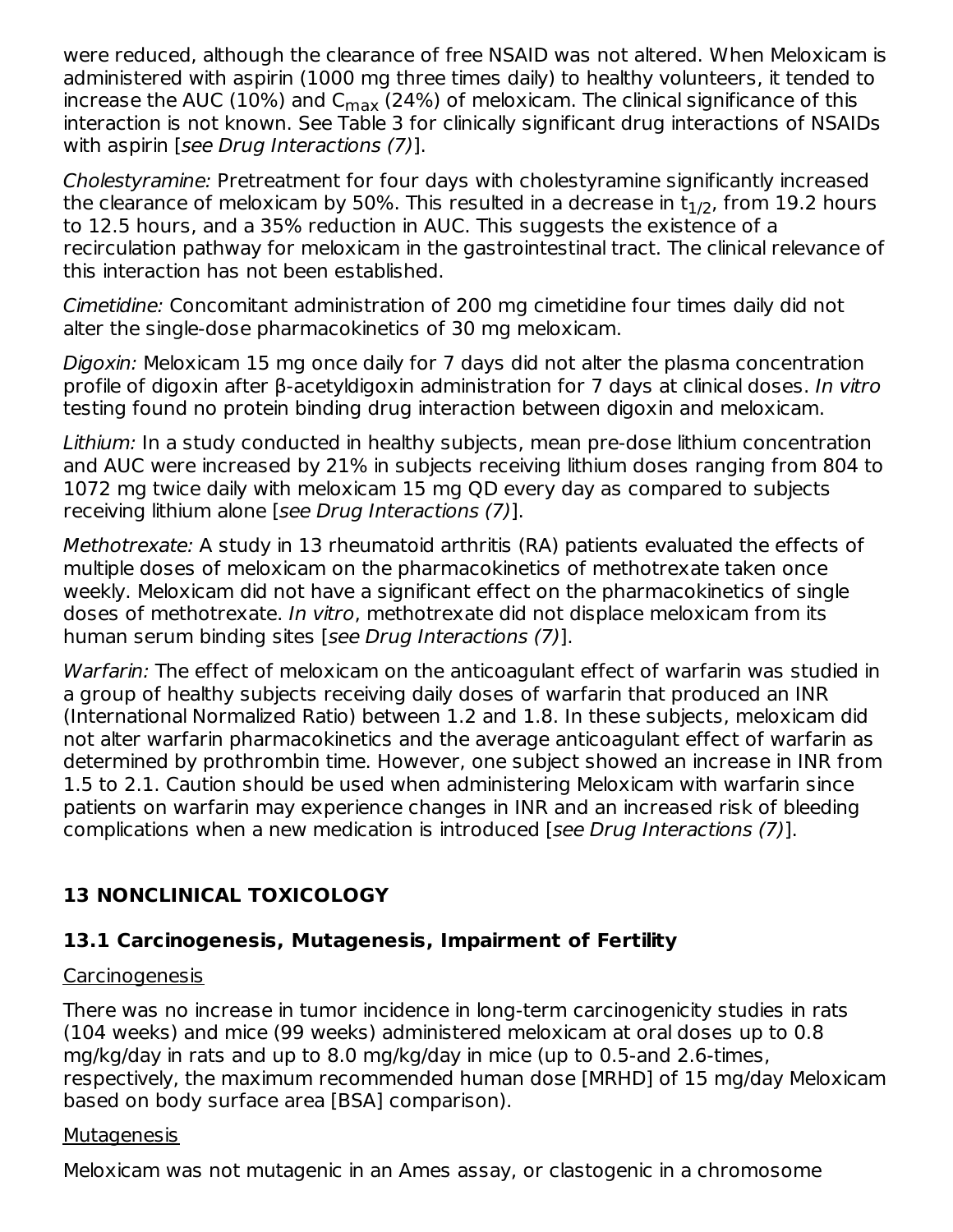aberration assay with human lymphocytes and an *in vivo* micronucleus test in mouse bone marrow.

#### Impairment of Fertility

Meloxicam did not impair male and female fertility in rats at oral doses up to 9 mg/kg/day in males and 5 mg/kg/day in females (up to 5.8- and 3.2-times greater, respectively, than the MRHD based on BSA comparison).

## **14 CLINICAL STUDIES**

## **14.1 Osteoarthritis and Rheumatoid Arthritis**

The use of Meloxicam for the treatment of the signs and symptoms of osteoarthritis of the knee and hip was evaluated in a 12-week, double-blind, controlled trial. Meloxicam (3.75 mg, 7.5 mg, and 15 mg daily) was compared to placebo. The four primary endpoints were investigator's global assessment, patient global assessment, patient pain assessment, and total WOMAC score (a self-administered questionnaire addressing pain, function, and stiffness). Patients on Meloxicam 7.5 mg daily and Meloxicam 15 mg daily showed significant improvement in each of these endpoints compared with placebo.

The use of Meloxicam for the management of signs and symptoms of osteoarthritis was evaluated in six double-blind, active-controlled trials outside the U.S. ranging from 4 weeks' to 6 months' duration. In these trials, the efficacy of Meloxicam, in doses of 7.5 mg/day and 15 mg/day, was comparable to piroxicam 20 mg/day and diclofenac SR 100 mg/day and consistent with the efficacy seen in the U.S. trial.

The use of Meloxicam for the treatment of the signs and symptoms of rheumatoid arthritis was evaluated in a 12-week, double-blind, controlled multinational trial. Meloxicam (7.5 mg, 15 mg, and 22.5 mg daily) was compared to placebo. The primary endpoint in this study was the ACR20 response rate, a composite measure of clinical, laboratory, and functional measures of RA response. Patients receiving Meloxicam 7.5 mg and 15 mg daily showed significant improvement in the primary endpoint compared with placebo. No incremental benefit was observed with the 22.5 mg dose compared to the 15 mg dose.

### **14.2 Juvenile Rheumatoid Arthritis (JRA) Pauciarticular and Polyarticular Course**

The use of Meloxicam for the treatment of the signs and symptoms of pauciarticular or polyarticular course Juvenile Rheumatoid Arthritis in patients 2 years of age and older was evaluated in two 12-week, double-blind, parallel-arm, active-controlled trials.

Both studies included three arms: naproxen and two doses of meloxicam. In both studies, meloxicam dosing began at 0.125 mg/kg/day (7.5 mg maximum) or 0.25 mg/kg/day (15 mg maximum), and naproxen dosing began at 10 mg/kg/day. One study used these doses throughout the 12-week dosing period, while the other incorporated a titration after 4 weeks to doses of 0.25 mg/kg/day and 0.375 mg/kg/day (22.5 mg maximum) of meloxicam and 15 mg/kg/day of naproxen.

The efficacy analysis used the ACR Pediatric 30 responder definition, a composite of parent and investigator assessments, counts of active joints and joints with limited range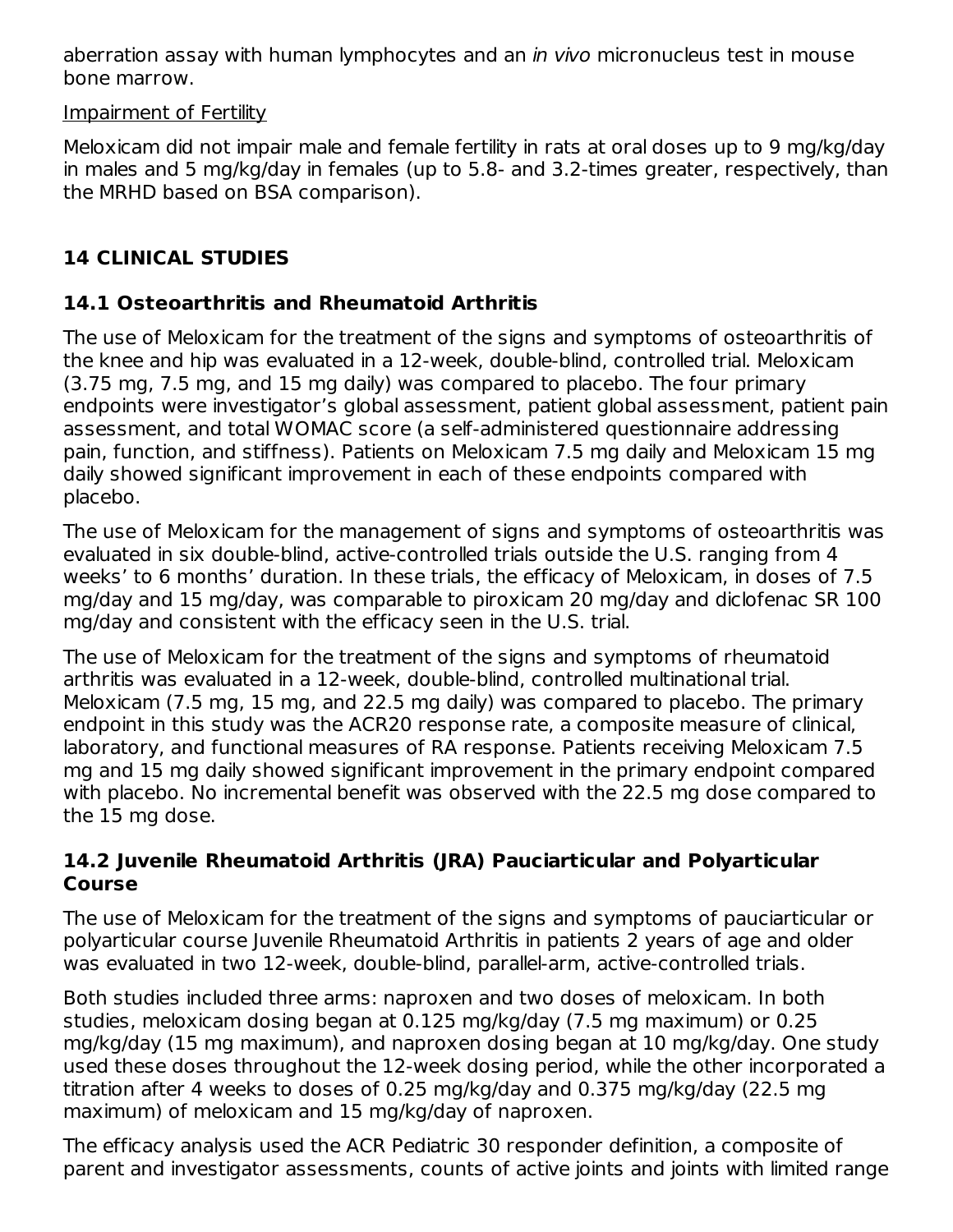of motion, and erythrocyte sedimentation rate. The proportion of responders were similar in all three groups in both studies, and no difference was observed between the meloxicam dose groups.

## **16 HOW SUPPLIED/STORAGE AND HANDLING**

Meloxicam Tablets USP are available as Light yellow, round flat beveled edge tablet with "T" on one side and "152" on the other side for 7.5 mg and Light yellow, capsule shaped biconvex tablet with "T" on one side and "153" on the other side for 15 mg.

Meloxicam Tablets USP 7.5 mg are available as follows:

NDC 72865-137-90; Bottles of 90

NDC 72865-137-01; Bottles of 100

NDC 72865-137-10; Bottles of 1000

Meloxicam Tablets USP 15 mg are available as follows:

NDC 72865-138-90; Bottles of 90

NDC 72865-138-01; Bottles of 100

NDC 72865-138-10; Bottles of 1000

Storage **Store at 20 to 25 C (68 to 77 F) [See USP Controlled Room 0 0 0 0Temperature].** Keep Meloxicam Tablets USP in a dry place

Dispense tablets in a tight container.

Keep this and all medications out of the reach of children.

## **17 PATIENT COUNSELING INFORMATION**

Advise the patient to read the FDA-approved patient labeling (Medication Guide) that accompanies each prescription dispensed.

Inform patients, families or their caregivers of the following information before initiating therapy with an NSAID and periodically during the course of ongoing therapy.

#### Cardiovascular Thrombotic Events

Advise patients to be alert for the symptoms of cardiovascular thrombotic events, including chest pain, shortness of breath, weakness, or slurring of speech, and to report any of these symptoms to their healthcare provider immediately [see Warnings] and Precautions (5.1)].

Gastrointestinal Bleeding, Ulceration, and Perforation

Advise patients to report symptoms of ulcerations and bleeding, including epigastric pain, dyspepsia, melena, and hematemesis to their healthcare provider. In the setting of concomitant use of low-dose aspirin for cardiac prophylaxis, inform patients of the increased risk for the signs and symptoms of GI bleeding [see Warnings and Precautions  $(5.2)$ ].

**Hepatotoxicity**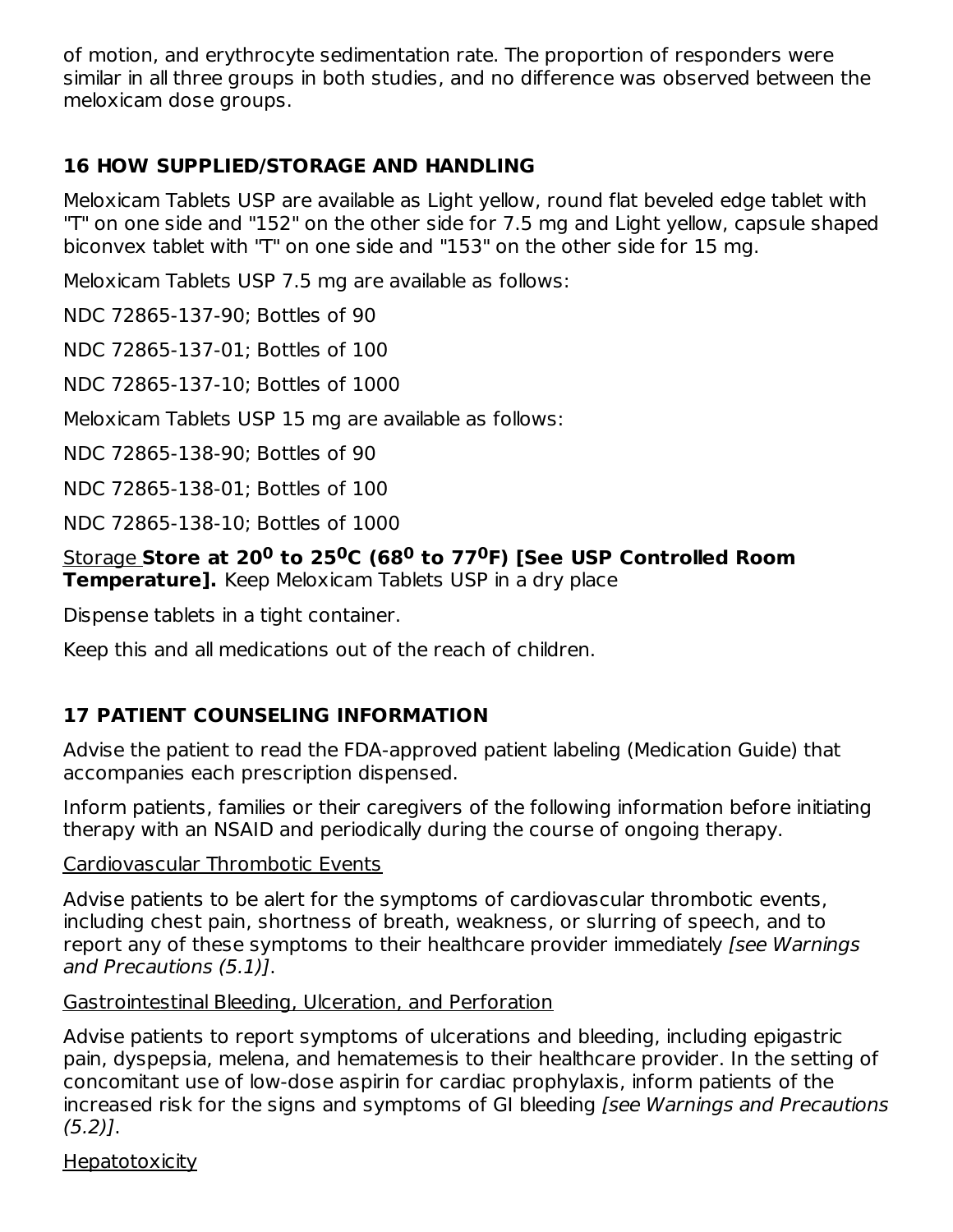Inform patients of the warning signs and symptoms of hepatotoxicity (e.g., nausea, fatigue, lethargy, diarrhea, pruritus, jaundice, right upper quadrant tenderness, and "flulike" symptoms). If these occur, instruct patients to stop Meloxicam tablets and seek immediate medical therapy [see Warnings and Precautions (5.3)].

#### Heart Failure and Edema

Advise patients to be alert for the symptoms of congestive heart failure including shortness of breath, unexplained weight gain, or edema and to contact their healthcare provider if such symptoms occur [see Warnings and Precautions (5.5)].

#### Anaphylactic Reactions

Inform patients of the signs of an anaphylactic reaction (e.g., difficulty breathing, swelling of the face or throat). Instruct patients to seek immediate emergency help if these occur [see Contraindications (4) and Warnings and Precautions (5.7)].

#### Serious Skin Reactions

Advise patients to stop Meloxicam tablets immediately if they develop any type of rash and to contact their healthcare provider as soon as possible [see Warnings and Precautions (5.9)].

#### Female Fertility

Advise females of reproductive potential who desire pregnancy that NSAIDs, including Meloxicam tablets, may be associated with a reversible delay in ovulation [see Use in Specific Populations (8.3)].

#### Fetal Toxicity

Inform pregnant women to avoid use of Meloxicam tablets and other NSAIDs starting at 30 weeks gestation because of the risk of the premature closing of the fetal ductus arteriosus [see Warnings and Precautions (5.10) and Use in Specific Populations (8.1)].

#### Avoid Concomitant Use of NSAIDs

Inform patients that the concomitant use of Meloxicam tablets with other NSAIDs or salicylates (e.g., diflunisal, salsalate) is not recommended due to the increased risk of gastrointestinal toxicity, and little or no increase in efficacy [see Warnings and Precautions (5.2) and Drug Interactions (7)]. Alert patients that NSAIDs may be present in "over the counter" medications for treatment of colds, fever, or insomnia.

#### Use of NSAIDs and Low-Dose Aspirin

Inform patients not to use low-dose aspirin concomitantly with Meloxicam tablets until they talk to their healthcare provider [see Drug Interactions (7)].

### **Please address medical inquiries to 1-866-495-1995**

Manufactured by:

Ascent Pharmaceuticals, Inc.

Central Islip, NY 11722

Manufactured for:

XLCare Pharmaceuticals, Inc.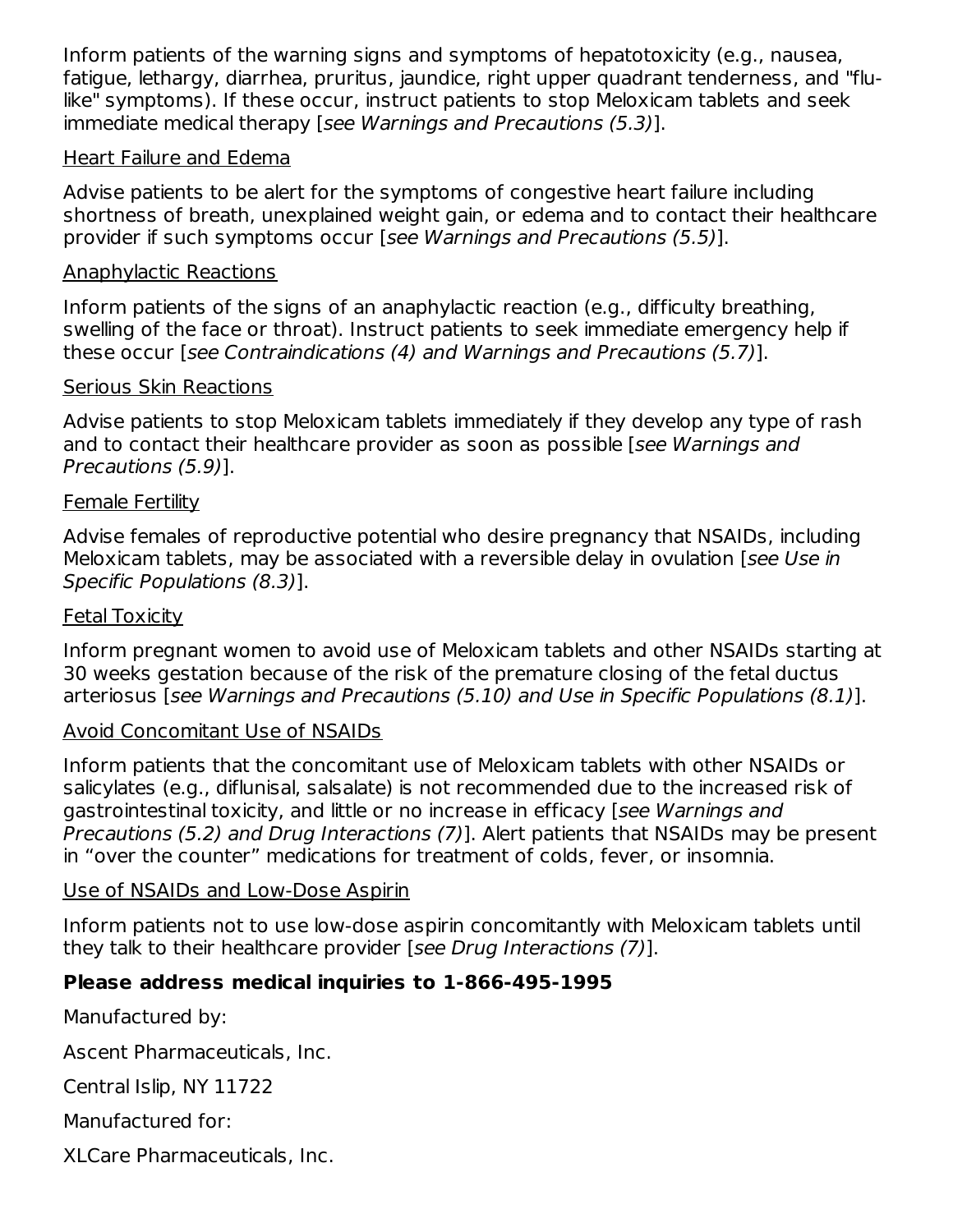242 South Culver Street, Suite 202

Lawrenceville, GA 30046.

Rev: 02/21

**Medication Guide for Nonsteroidal Anti-inflammatory Drugs (NSAIDs) What is the most important information I should know about medicines called Nonsteroidal Anti-inflammatory Drugs (NSAIDs)? NSAIDs can cause serious side effects, including:**

- **Increased risk of a heart attack or stroke that can lead to death**. This risk may happen early in treatment and may increase:
- with increasing doses of NSAIDs
- with longer use of NSAIDs

**Do not take NSAIDs right before or after a heart surgery called a "coronary artery bypass graft (CABG)."**

**Avoid taking NSAIDs after a recent heart attack, unless your healthcare provider tells you to. You may have an increased risk of another heart attack if you take NSAIDs after a recent heart attack.**

- **Increased risk of bleeding, ulcers, and tears (perforation) of the esophagus (tube leading from the mouth to the stomach), stomach and intestines:**
	- o anytime during use
	- o without warning symptoms
	- o that may cause death

### **The risk of getting an ulcer or bleeding increases with:**

o past history of stomach ulcers, or stomach or intestinal bleeding with use of NSAIDs

o taking medicines called "corticosteroides", "anticoagulants", "SSRIs", or "SNRIs"

- o increasing doses of NSAIDs o older age
- o longer use of NSAIDs o poor health
- o smoking o advanced liver disease
- o drinking alcohol o bleeding problems

### **NSAIDs should only be used:**

- o exactly as prescribed
- o at the lowest dose possible for your treatment
- o for the shortest time needed

#### **What are NSAIDs?**

NSAIDs are used to treat pain and redness, swelling, and heat (inflammation) from medical conditions such as different types of arthritis, menstrual cramps, and other types of short-term pain.

#### **Who should not take NSAIDs? Do not take NSAIDs:**

- if you have had an asthma attack, hives, or other allergic reaction with aspirin or any other NSAIDs.
- right before or after heart bypass surgery.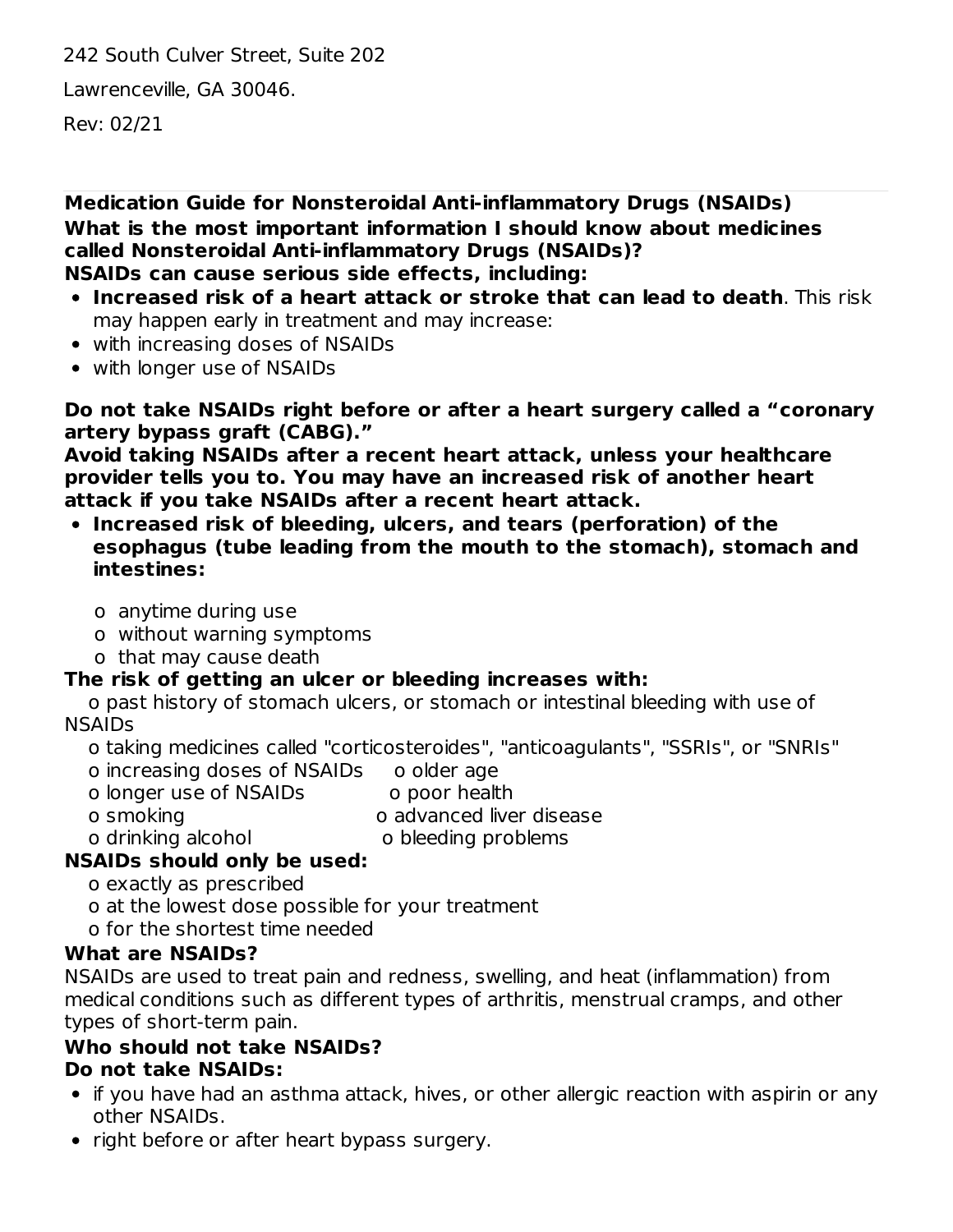### **Before taking NSAIDs, tell your healthcare provider about all of your medical conditions, including if you:**

- have liver or kidney problems
- have high blood pressure
- have asthma
- are pregnant or plan to become pregnant. Talk to your healthcare provider if you are considering taking NSAIDs during pregnancy. **You should not take NSAIDs after 29 weeks of pregnancy.**
- are breastfeeding or plan to breast feed.

**Tell your healthcare provider about all of the medicines you take, including prescription or over-the-counter medicines, vitamins or herbal supplements.** NSAIDs and some other medicines can interact with each other and cause serious side effects. **Do not start taking any new medicine without talking to your healthcare provider first.**

## **What are the possible side effects of NSAIDs?**

**NSAIDs can cause serious side effects, including:**

**See "What is the most important information I should know about medicines called Nonsteroidal Anti-inflammatory Drugs (NSAIDs)?"**

- new or worse high blood pressure
- heart failure
- liver problems including liver failure
- kidney problems including kidney failure
- low red blood cells (anemia)
- life-threatening skin reactions
- life-threatening allergic reactions
- **Other side effects of NSAIDs include:** stomach pain, constipation, diarrhea, gas, heartburn, nausea, vomiting, and dizziness

### **Get emergency help right away if you get any of the following symptoms:**

- shortness of breath or trouble breathing slurred speech
- 
- 
- weakness in one part or side of your body
- **Stop taking your NSAID and call your healthcare provider right away if you get any of the following symptoms:**
- 
- or it is black and sticky like tar
- diarrhea unusual weight gain
- 
- 
- 
- itching<br>• your skin or eyes look yellow swelling of the arms, legs, ha • swelling of the arms, legs, hands and
- feet
- indigestion or stomach pain
- flu-like symptoms
- **If you take too much of your NSAID, call your healthcare provider or get medical help right away.**

These are not all the possible side effects of NSAIDs. For more information, ask your healthcare provider or pharmacist about NSAIDs.

Call your doctor for medical advice about side effects. You may report side effects to FDA at 1-800-FDA-1088.

- **•** nausea vomit blood
- more tired or weaker than usual there is blood in your bowel movement
- chest pain swelling of the face or throat
	-
- 
- - -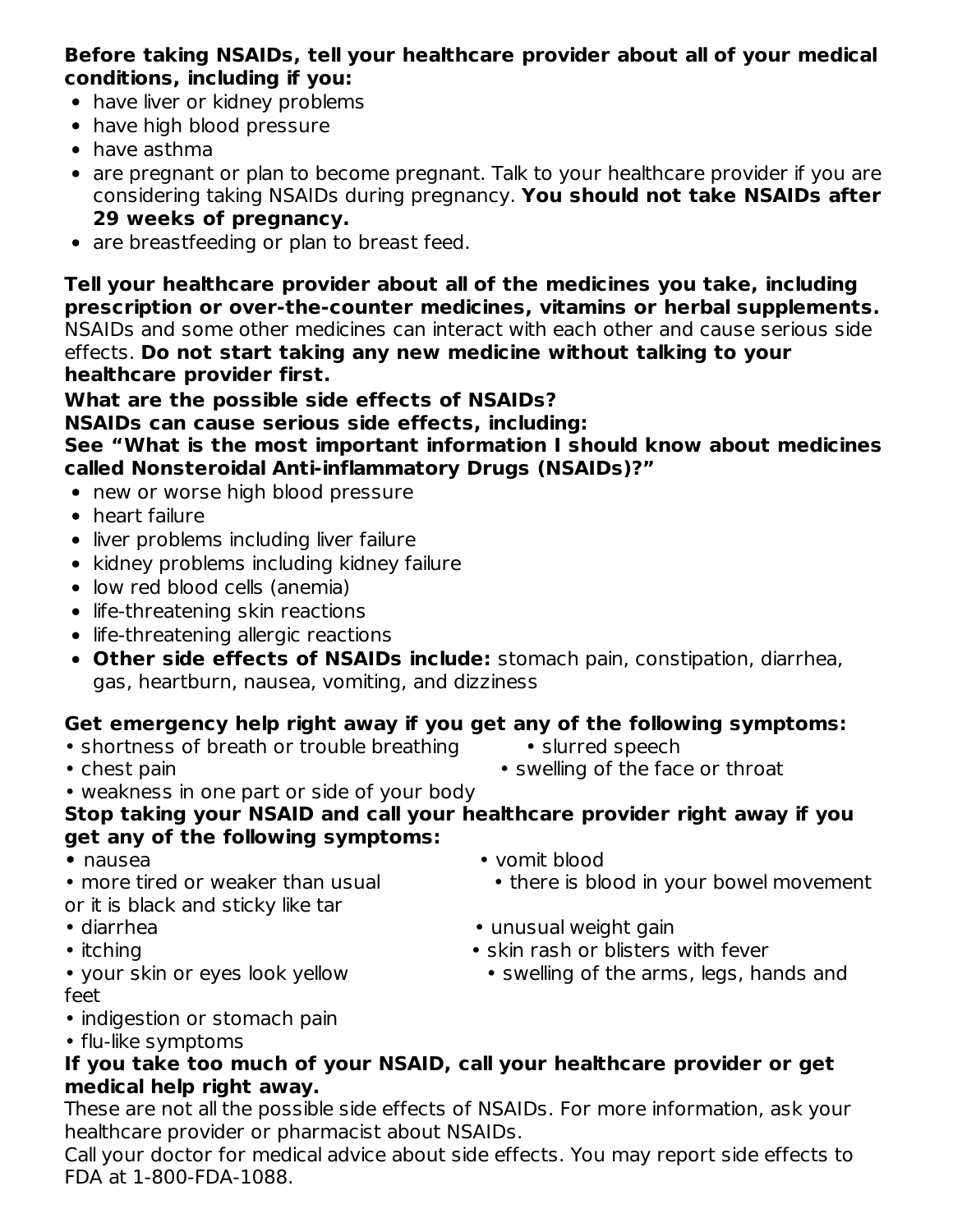### **Other information about NSAIDs:**

- Aspirin is an NSAID but it does not increase the chance of a heart attack. Aspirin can cause bleeding in the brain, stomach, and intestines. Aspirin can also cause ulcers in the stomach and intestines.
- Some NSAIDs are sold in lower doses without a prescription (over-the-counter). Talk to your healthcare provider before using over-the-counter NSAIDs for more than 10 days.

#### **General information about the safe and effective use of NSAIDs**

Medicines are sometimes prescribed for purposes other than those listed in a Medication Guide. Do not use NSAIDs for a condition for which it was not prescribed. Do not give NSAIDs to other people, even if they have the same symptoms that you have. It may harm them.

If you would like more information about NSAIDs, talk with your healthcare provider. You can ask your pharmacist or healthcare provider for information about NSAIDs that is written for health professionals.

This Medication Guide has been approved by the U.S. Food and Drug Administration.

Manufactured by:

Ascent Pharmaceuticals, Inc.

Central Islip, NY 11722

Manufactured for:

XLCare Pharmaceuticals, Inc.

242 South Culver Street, Suite 202

Lawrenceville, GA 30046

Rev: 02/20

#### **Repackaging Information**

Please reference the **How Supplied** section listed above for a description of individual tablets. This drug product has been received by Aphena Pharma - TN in a manufacturer or distributor packaged configuration and repackaged in full compliance with all applicable cGMP regulations. The package configurations available from Aphena are listed below:

| Count | 15 <sub>mg</sub> |
|-------|------------------|
| 30    | 71610-544-30     |
| 60    | 71610-544-53     |
| 90    | 71610-544-60     |

Store between 20°-25°C (68°-77°F). See USP Controlled Room Temperature. Dispense in a tight light-resistant container as defined by USP. Keep this and all drugs out of the reach of children.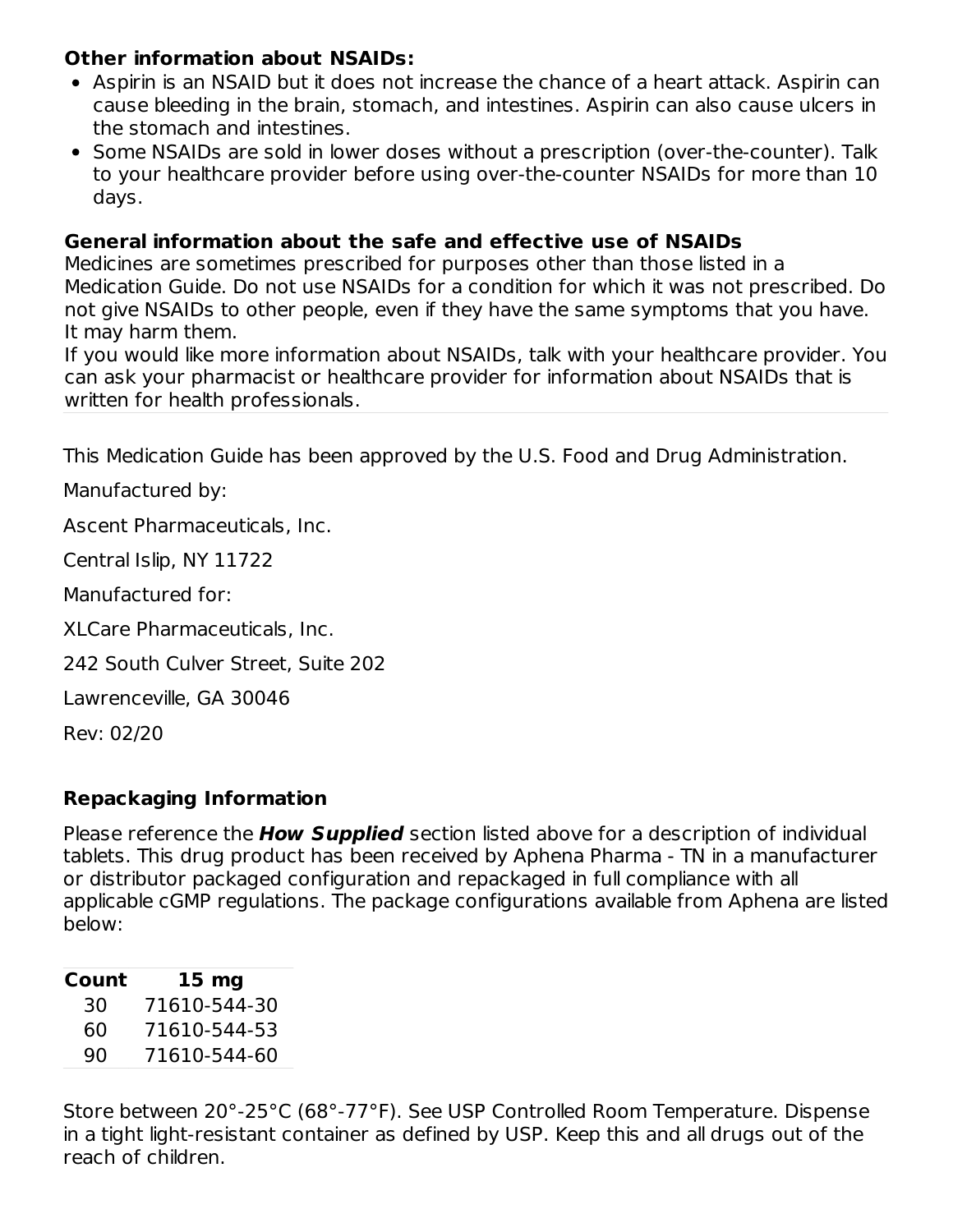Repackaged by:



Cookeville, TN 38506

20210524JH

#### **PRINCIPAL DISPLAY PANEL - 15 mg**

NDC 71610-544 - Meloxicam, USP 15 mg Tablets - Rx Only



| <b>MELOXICAM</b>                                           |                                          |                              |                  |                          |                          |
|------------------------------------------------------------|------------------------------------------|------------------------------|------------------|--------------------------|--------------------------|
| meloxicam tablet                                           |                                          |                              |                  |                          |                          |
|                                                            |                                          |                              |                  |                          |                          |
| <b>Product Information</b>                                 |                                          |                              |                  |                          |                          |
| <b>Product Type</b>                                        | <b>HUMAN PRESCRIPTION</b><br><b>DRUG</b> | <b>Item Code</b><br>(Source) |                  | 138)                     | NDC:71610-544(NDC:72865- |
| <b>Route of Administration</b>                             | ORAL                                     |                              |                  |                          |                          |
|                                                            |                                          |                              |                  |                          |                          |
| <b>Active Ingredient/Active Moiety</b>                     |                                          |                              |                  |                          |                          |
|                                                            | <b>Ingredient Name</b>                   |                              |                  | <b>Basis of Strength</b> | <b>Strength</b>          |
| MELOXICAM (UNII: VG2QF83CGL) (MELOXICAM - UNII:VG2QF83CGL) |                                          |                              | <b>MELOXICAM</b> |                          | 15 <sub>mg</sub>         |
|                                                            |                                          |                              |                  |                          |                          |
| <b>Inactive Ingredients</b>                                |                                          |                              |                  |                          |                          |
|                                                            | <b>Ingredient Name</b>                   |                              |                  |                          | <b>Strength</b>          |
| <b>SILICON DIOXIDE (UNII: ETJ7Z6XBU4)</b>                  |                                          |                              |                  |                          |                          |